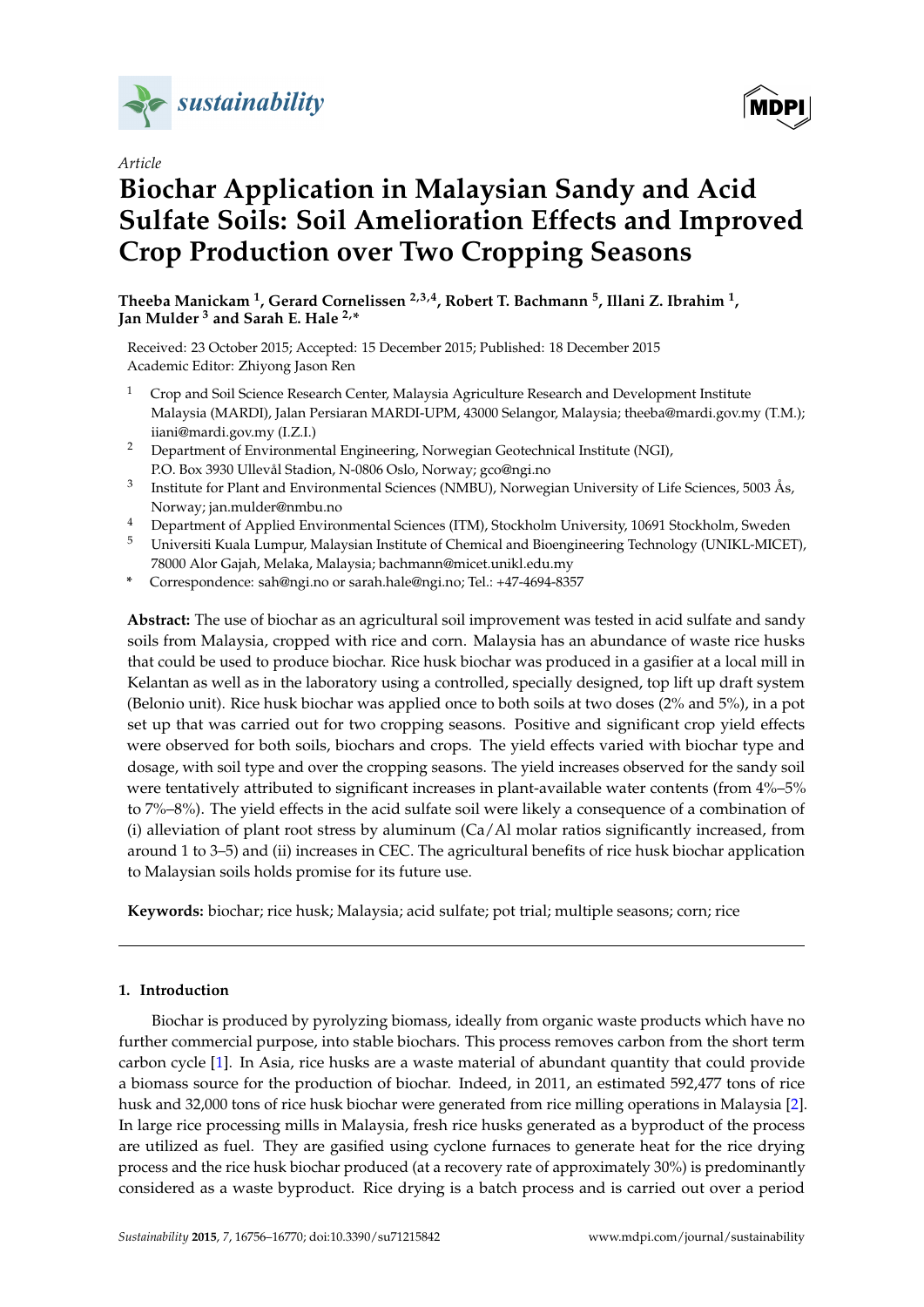of three months per year during each paddy harvest period. Rice husk biochar has been used in agricultural practices since the beginning of rice cultivation in Asia several thousands of years ago. In the state of Kedah (in the northern area of Peninsular Malaysia), rice husk biochars produced by rice mills are utilized as a seedling bed for the rice transplanting technique practiced in that state. In Kedah farmers are able to acquire the rice husk biochar free of charge. However, in other areas of Malaysia such as Kelantan (on the east coast of Peninsular Malaysia), rice husk biochar is considered a problematic waste material and mill owners pay approximately 1 USD to dispose of 3.38 tons of the material due to ineffective utilization. A small proportion of farmers in Kelantan have recently started utilizing rice husk biochar as a potting media for vegetables under fertigation systems, replacing commonly used cocoa peats.

Amending biochar to soil is being promoted as a sustainable practice that simultaneously mitigates climate change and improves the quality of marginalized agricultural land in impoverished regions. The amendment of small doses of biochar to soils in such regions has been carried out in many continents (summarized in [\[1\]](#page-13-0)). Biochar amendment to soil can result in an increase in pH, increase in cation exchange capacity (CEC) [\[3\]](#page-13-2), improved water holding capacity, and improved soil structure [\[4\]](#page-13-3). Amendment studies have demonstrated both positive and negative results following biochar addition. A meta-analysis of 16 biochar studies considering 177 different treatments showed that the effect of biochar on crop yield is variable, ranging from  $-28\%$  to  $+39\%$ , with an overall mean of  $+10\%$  [\[5\]](#page-13-4). The study cited plant-available water, pH and nutrient retention increases as the most important factors explaining the effect of biochar addition on plant growth. However, in many studies it was not completely clear what factor was decisive for the observed biochar effects, or lack thereof, on crop yield. In addition, a further meta-analysis was carried out in order to investigate the effect of biochar amendment on crop growth both for pot and field experiments [\[6\]](#page-13-5). These authors found that when the biochar dose was <30 t/ha, crop productivity was increased by 11% on average, with greater responses found in pot experiments than in field experiments, in acidic soils compared to neutral soils, and in sandy soils compared to loamy and silty soils.

Malaysian soils can be broadly divided into the sedentary soils formed in the interior areas of Malaysia on a wide variety of rock types, and soils that are found in the coastal alluvial plains. The coastal alluvial soils can be classified as Entisols, Histosols, Inceptisols, and Spodosols and fall in to four main categories; fine textured clay soils, peat and organic soils, acid sulfate soils and sandy soils [\[7\]](#page-13-6). It is often the acid sulfate soils and the sandy soils that are most problematic from an agricultural perspective. Acid sulfate soils occur almost exclusively in the coastal plains of Malaysia [\[8](#page-13-7)[,9\]](#page-13-8). These soils are characterized by high levels of pyrite (FeS<sub>2</sub>) which produce high acidity (soil  $pH < 4$ ) when they are exposed to the atmosphere due to drainage, resulting in the release of high amounts of  $Al^{3+}$ and  $Fe<sup>2+</sup>$  into the environment [\[10\]](#page-13-9). The sandy spodosols (>85% sand) are considered problematic due to excessive water drainage as well as low organic matter contents, clay contents, cation exchange capacities (CEC) and nutrient contents. Water and nutrients are easily leached out of the soil due to the low field capacity and the low CEC respectively, and thus water and nutrient stress are common.

Reported studies probing the effects of the addition of biochar to Malaysian soils are scarce. However, Malaysian universities and research agencies (personal communications) have carried out several unpublished studies. Of those that have been published, the use of biochar has been shown to be one possible way to ameliorate poor agricultural soils. For example, the addition of 4% wt of rice husk biochar to compost accelerated the composting process as the rice husk biochar acted as a bulking agent and promoted higher decomposition rates due to a larger microbial population being present at the thermophilic stage, as well as higher moisture and nutrient retention [\[2\]](#page-13-1). Panhwar *et al.* [\[11\]](#page-13-10) studied the effects of biochar and organic matter amendments on rice grown on acid sulfate soil from Kelantan. The application of 4 t/ha biochar in combination with 9 t/ha biofertilizer resulted in a significant increase in soil pH and crop yield as compared to the control, non-amended soil. Syuhada *et al.* [\[12\]](#page-13-11) studied the effects of biochar amendment on nutrient uptake of corn planted under sandy Malaysian spodosols. The results showed that the addition of biochar at 20 t/ha in combination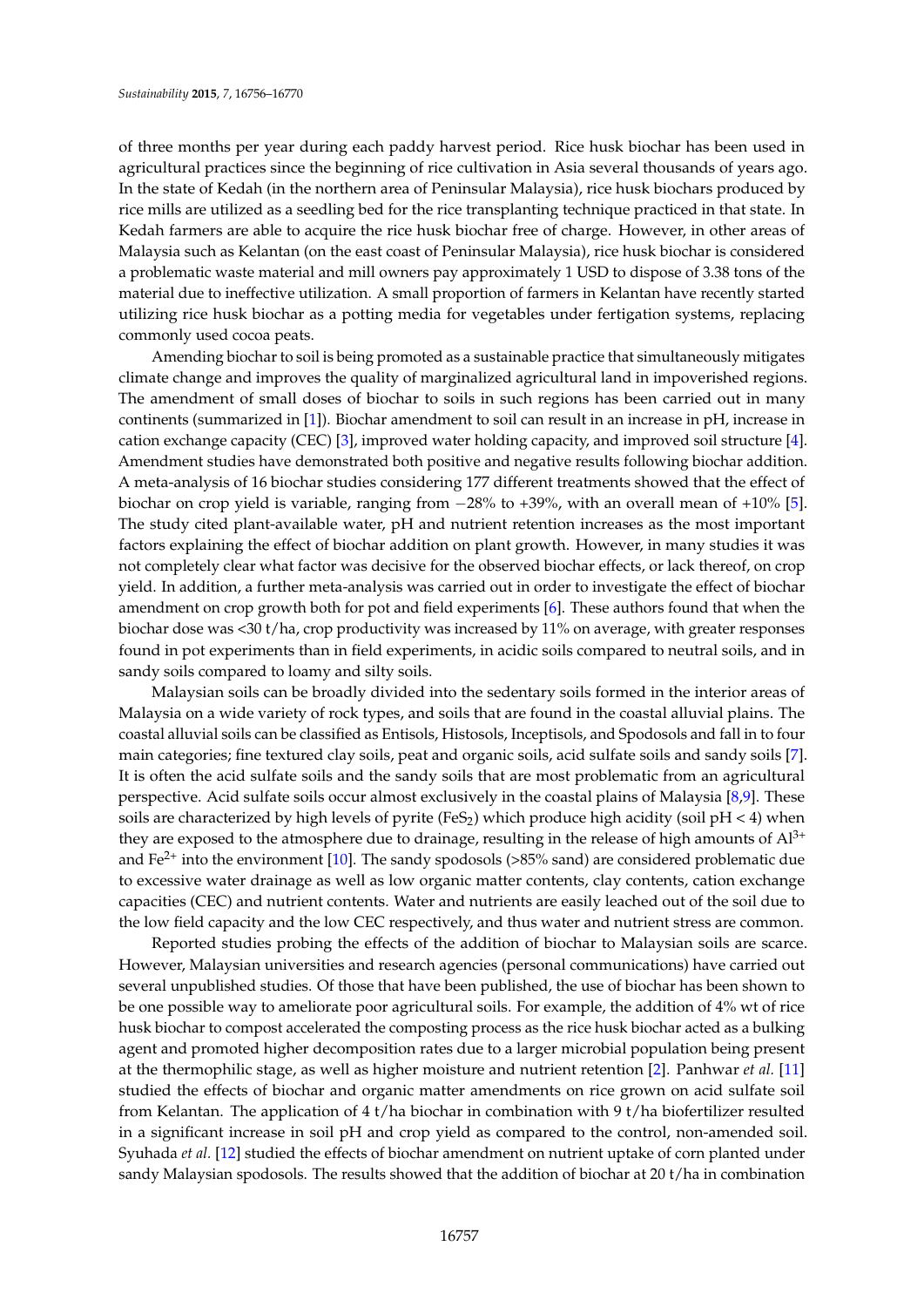with fertilizer significantly increased the uptake of nitrogen by corn compared to the control. However, when applying biochar to soil as an amendment with the aim to improve the agronomic quality of the soil, the effect of co-formed polycyclic aromatic hydrocarbons (PAHs) and potentially toxic elements (PTEs) must also be considered. Previous research has shown that the level of PAHs in a broad suite of biochars produced using different methods and from different feedstocks does not result in biochars containing total PAH concentrations or bioavailable PAH concentrations above guideline values set by relevant biochar standards [\[13\]](#page-13-12). Specifically for biochars produced form rice husk, previous studies have also reported low concentration of PTEs [\[14\]](#page-13-13) that do not exceed guideline values set by the UK for the use of sewage sludge application to soil [\[15\]](#page-13-14). One additional environmental issue specifically related to the addition of rice husk biochar to soil is the high amount of silicates in the biomass which may lead to the production of crisobalite, an element with associated health concerns, during the gasification process [\[15\]](#page-13-14).

Previous biochar trials have been carried out for similar problematic soils to those in Malaysia, in other countries. The application of rice husk biochar together with mineral fertilizers and lime significantly enhance the root nodule formation, growth and yield of maize in Indonesia [\[16\]](#page-13-15). In Thailand, Oka [\[17\]](#page-13-16) reported the positive effects of 10 t/ha rice husk biochar application on nitrogen fixation rates, growth and yield of soy bean planted in a low fertile sandy soil. The authors explained the positive effects based on an improvement of soil physical properties, porosity, water holding capacity, pH and CEC resulting from the amendment of biochar. Jaafar *et al.* [\[18\]](#page-13-17) studied the response of arbuscular mycorrhizal towards biochar soil amendment and reported that application of 50 t/ha of biochar gave significantly higher colonization of mycorrhizal root for subterranean clover and wheat. Kameyama *et al.* [\[19\]](#page-13-18) reported that the addition of 1%–10% wt sugarcane bagasse biochar produced at 800  $\degree$ C to two types of sandy soils in Japan increased the water retention capacity of the soils proportionally to the amount of biochar added. Steiner *et al.* [\[20\]](#page-14-0) reported charcoal from secondary forest wood addition to compost at 5 t/ha and 11 t/ha, respectively, gave higher stover and grain yield compared to mineral fertilization alone and its presence in the soil was as measured by carbon loss, was more stable compared to other organic amendments such as chicken manure and compost.

Within this study, the amelioration effects of adding rice husk biochar to two problematic soils from Kelantan, namely sandy spodosols and acid sulfate soils over two cropping season was investigated in greenhouse pot trials. The rice husk biochar was applied just once and residual effects resulting from the application were evaluated in a second cropping cycle. Rice husk biochars were produced locally in two manners: (i) in a rice mill using a cyclone gasifier and a gasification process (the above mentioned waste product) and (ii) in a controlled manner using an upscaled Belonio device [\[21\]](#page-14-1). Corn (*Zea mays*) and rice (*Oryza sativa*) were selected as test crops as they are currently grown under sandy spodosols and acid sulfate soils but often have a low average yield. The working hypothesis was that these biochars could increase crop yields in these soils by favorable changes in soil physico-chemical properties, specifically water stress relief in the sandy soil and acid stress relief in the acid sulfate soil. This study extends knowledge related to the use of biochar as a soil amendment to Malaysian soils by considering two biochars applied at two rates to two problematic soils planted with two types of crop over two cropping seasons. The study is among the first to probe the possible use of gasifier rice husk biochar in Malaysia, a readily and cheaply available biomass waste material from rice mills that promotes positive waste management strategies.

## **2. Experimental Section**

## *2.1. Selection of Rice Husk Biochar*

Rice husk biochar was produced using two different methods: (1) available rice husk biochar produced at a local mill (BERNAS mill at Peringat in Kelantan) via gasification, referred to as R (rice mill biochar) and (2) upscaled top-lit updraft Belonio rice husk gasifier [\[21\]](#page-14-1), referred to as B (biochar belonio). The selection of rice husk as a feedstock was based on predicted long term availability of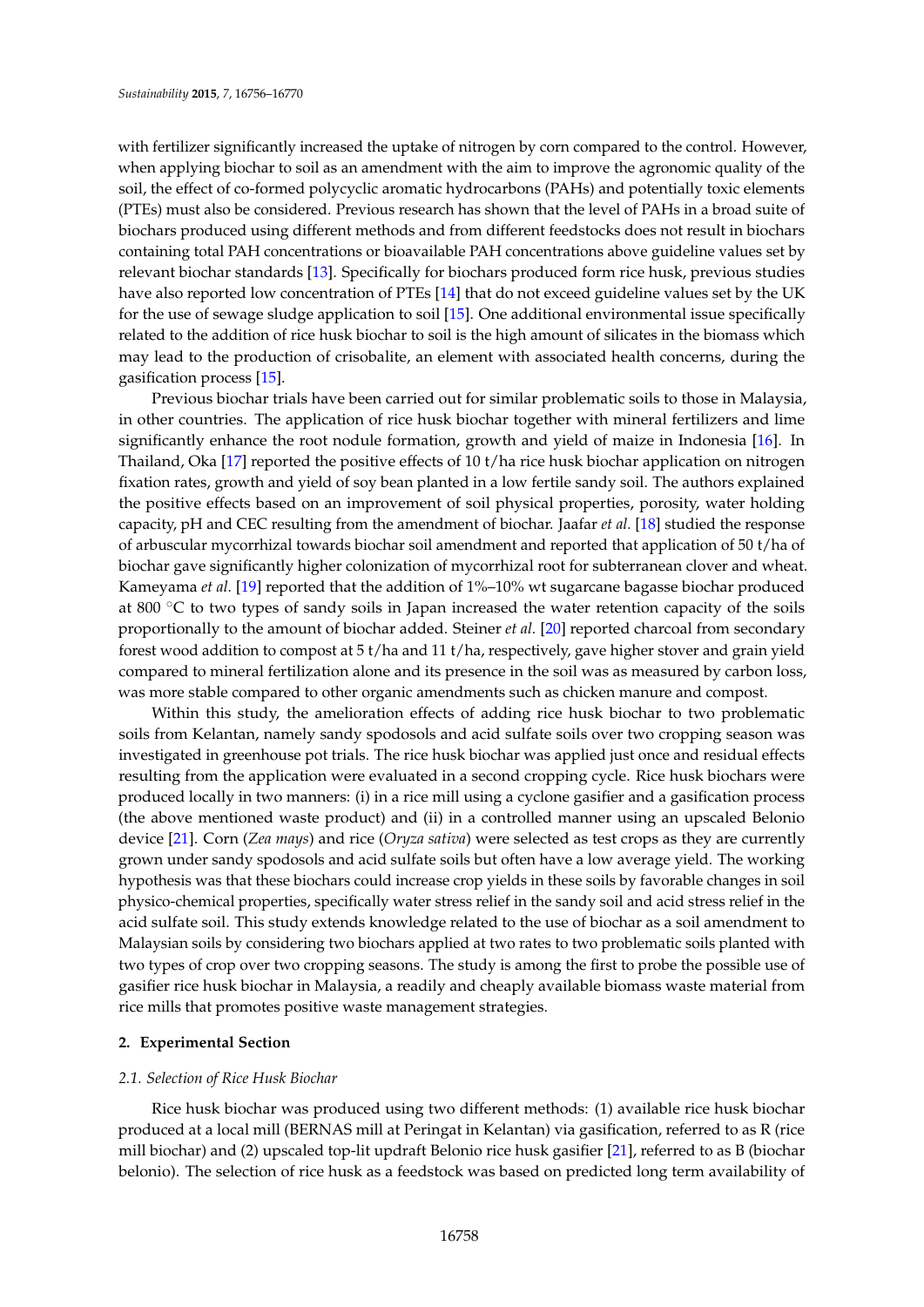the material since rice is a staple food in Malaysia and rice husk biochar is an abundantly available byproduct of existing gasification units, which are used in major rice processing mills. Figure S1 in the Supplementary Materials provides a schematic of the system at the rice mill. The cyclonic furnace consists of a combustion chamber, feeding system of air and rice husk, a suction blower and a control system. During the gasification process, rice husk is fed into the furnace through a husk inlet until it reaches the height required. Start-up of the cyclonic furnace is carried out with the aid of burning diesel. The burning temperature in the combustion chamber is set to 350  $^{\circ}$ C although the temperature inside the cyclonic furnace can briefly reach temperatures up to  $1000$   $^{\circ}$ C. The furnace operates by blowing the rice husk from a husk bin into the top of the furnace. Through the double cyclone, rice husk is swirled around and mixed with air that is injected at six different heights into the furnace. Combustion takes place within the whole height of the furnace. The rice husk biochar is collected at the bottom of the furnace. The hot combustion gasses are fed from the top of the furnace into the dryer, where it is mixed with ambient air through a second blower.

The upscaled top-lit updraft Belonio rice husk gasifier was developed in the present research project and operated under controlled conditions as described by Kisiki *et al.* [\[21\]](#page-14-1). In brief, 70 kg of rice husk were added to the Belonio gasifier which were lit with the aid of paper. Once the rice husk caught fire the lid was closed and air supplied via a centrifugal blower until the gasification zone reached the bottom of the unit, typically within 2.5 to 3 h. Following this the blower was turned off and biochar removed and left to cool. The average biochar yield was  $21.3 \text{ kg} \pm 4.6 \text{ kg}$  (15%), while peak temperatures increased from 600 to 830  $^{\circ}$ C (as measured by digital thermocouples mounted in the unit) as the gasification zone moved downwards.

## *2.2. Selection of Soils*

The soils from Kelantan that were selected for the experiments were (a) an acid sulfate soil and (b) a sandy soil. The acid sulfate soil was collected form Kampong Golok, Kemasin Semerak ( $6^{\circ}3'5''$  N,  $102^{\circ}16'47''$  E), which is an area where paddy rice has been cultivation for more than five years with governmental subsidized liming application. The sandy spodosol soil was collected form the Malaysian Agricultural Research and Development Institute (MARDI) research station in Telong, Bachok and is an area which is currently cultivated with sweet potato and maize (corn). The average yearly rainfall is 3000 mm and the average temperature  $32^{\circ}$ C at both sites. Soil was sampled at a depth of 20 cm.

## *2.3. Characterizations of Rice Husk Biochar and Soil*

The selected rice husk biochar and soils were characterized using standard procedures and all analyses were carried out in triplicate. Bulk density of both rice husk biochar and soils were determined using a core method after Blake and Hartge (1986). The ash content of rice husk biochar was determined in accordance to a standard thermogravimetric procedure by heating to 550  $^{\circ}$ C to obtain the ash fraction of the biochar. Samples of rice husk biochar were air dried, crushed and sieved through a 0.15-mm sieve before being characterized. Soil samples were air-dried and sieved to pass through a 2 mm sieve prior to analysis. The pH, total carbon, CEC and water retention capacity of both rice husk biochar and soil were determined. The pH was measured in water using a pH meter (Mettler Toledo, Delta 320) at a sample:water ratio of 1:5 *w*/*v*. Total carbon was measured by element analysis using a Perkin Elmer 2400 Series II CHNOS Analyzer. CEC was analyzed using a double leaching method at pH 7 with ammonium acetate [\[22\]](#page-14-2) and exchangeable bases were quantified using an Inductive Couple Plasma analysis of the first leachate with 1 N NH4OAc. Water retention capacity was determined using a pressure plate and a pressure membrane method. This method involves a series of equilibria between water in the sample and body of water at known potential (pF curves). The water retained at pF 2 was defined as field capacity, the water retained at pF 4.2 as permanent wilting point, and the difference between the two as the plant-available water. The acid neutralizing capacity of rice husk biochar (also referred to as alkalinity) was determined from a back titration method using 0.01 M NaOH. The soil microbial population was determined using a serial dilution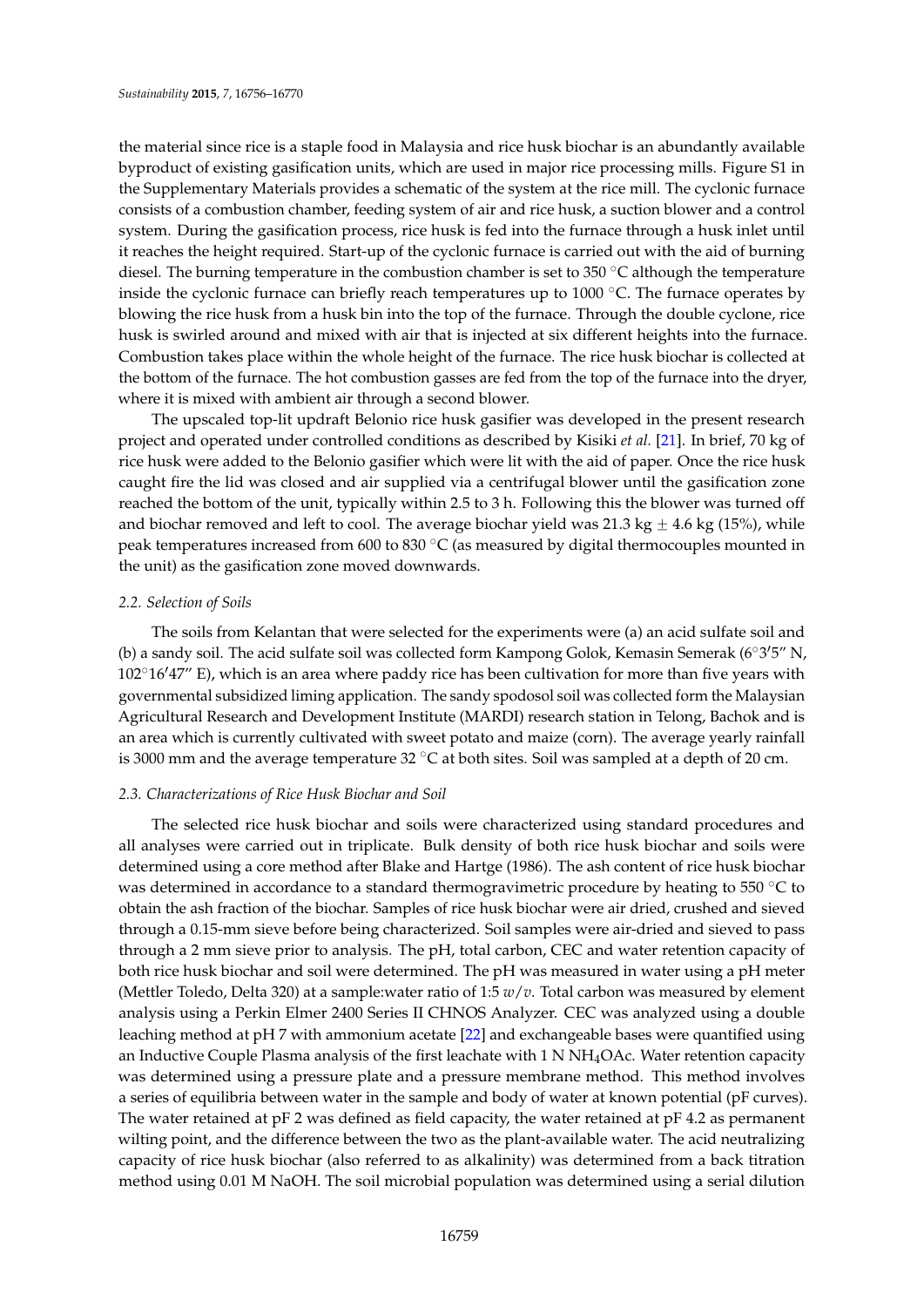technique where 10 g soil was diluted in 90 mL of sterilized saline water. After the series of dilution steps, the incubated media agar plates were visualized for colony growth, counted and the microbial population calculated in total colony forming units (cfu-log $_{10}$ ).

## *2.4. Pot Trial*

The pot trial was carried out under a rain shelter at the MARDI research station in Kubang Keranji using a completely randomized design (Supplementary Materials Figure S2). Two soils, acid sulfate soil and sandy soil; two crops, corn (*Zea mays*) and rice (*Oryza sativa*); two rice husk biochars, locally produced mill biochar (R) and belonio produced biochar (B); both applied at two doses, 2% and 5% wt; and over two cropping seasons were tested. The biochar doses were added based on the dry weight of the soil. Rice was only grown under acid sulfate soil and overall the experimental design consisted of 60 pots. Standard fertilizer rates and crop establishment techniques were practiced for all of the treatments and details of these are shown in Table S1 in the Supplementary Materials. In brief, fertilizer was added to the pots for the rice after 12, 25, 45 and 65 days of growth and for the corn after 15, 25 and 46 days. The doses varied between 0.716 g per pot up to 7.50 g per pot for the NPK mixture according to soil, crop and time of amendment. In addition urea was added to the pots at doses of 0.716 g per pot for the rice cropped on acid sulfate soil and 5.63 g per pot for the soils cropped with corn. A control treatment without rice husk biochar amendment was used as comparison. Treatments are referred to as Control (C), Belonio rice husk biochar amended at 2% (B2), Belonio rice husk biochar amended at 5% (B5), mill rice husk biochar amended at 2% (R2), and mill rice husk biochar amended at 5% (R5) throughout. All pot experiments were carried out in four replicates per treatment.

Rice husk biochars were mixed into the topsoil layer during the pot preparation as illustrated in the schematic in Figure S3 in the Supplementary Materials. Owing to the excessive drainage problem that occurs in Malaysian sandy soils, the pots were designed to have a leachate chamber at the bottom to collect the leachate water and to allow the water retention capacity resulting from the application of biochar to be measured (Figure S4 in the Supplementary Materials). The leachate from the pots containing sandy soil was collected throughout the cropping cycle and the volume was measured. As the pot trials were carried out under a rain shelter, corn was irrigated with tap water as 450 mL/pot/day for sandy soil and 300 mL/pot/day for acid sulfate soil. Rice was planted under flooded conditions and the minimal amounts of water needed to maintain a water depth of 5 cm in the pot (200 mL per pot/day) were supplied. Figure S5 in the Supplementary Materials provides photographs of the pot trial.

The pot trial was carried out for two cropping seasons, 75 days per season for corn and 95 days per season for rice, without the re-application of biochar between seasons. After harvesting the crops following the first growth season, the pots were reused for the second season and new crops were directly planted. The same amount of fertilizer as detailed above was re-added to the pots. Physico-chemical analysis of the soil plus biochar was carried out at the end of both the first and the second cropping season. In addition, the crop yield of rice was determined by measuring the weight of the grain on a tons per hectare basis. The yield of corn was determined as the weight of the fresh cob in tons per hectare.

## *2.5. Statistical Analysis*

A statistical analysis was carried out first to identify statistically significant differences following biochar amendment for all crop and soil combinations by comparing each treatment to the respective control treatment. These results are displayed in figure in Section [3.2.](#page-7-0) Further more differences between all treatments for each soil and crop combination were identified and are reported in the text. All analyses were carried out at the *p* < 0.05 level using t tests and analysis of variance carried out using Microsoft excel.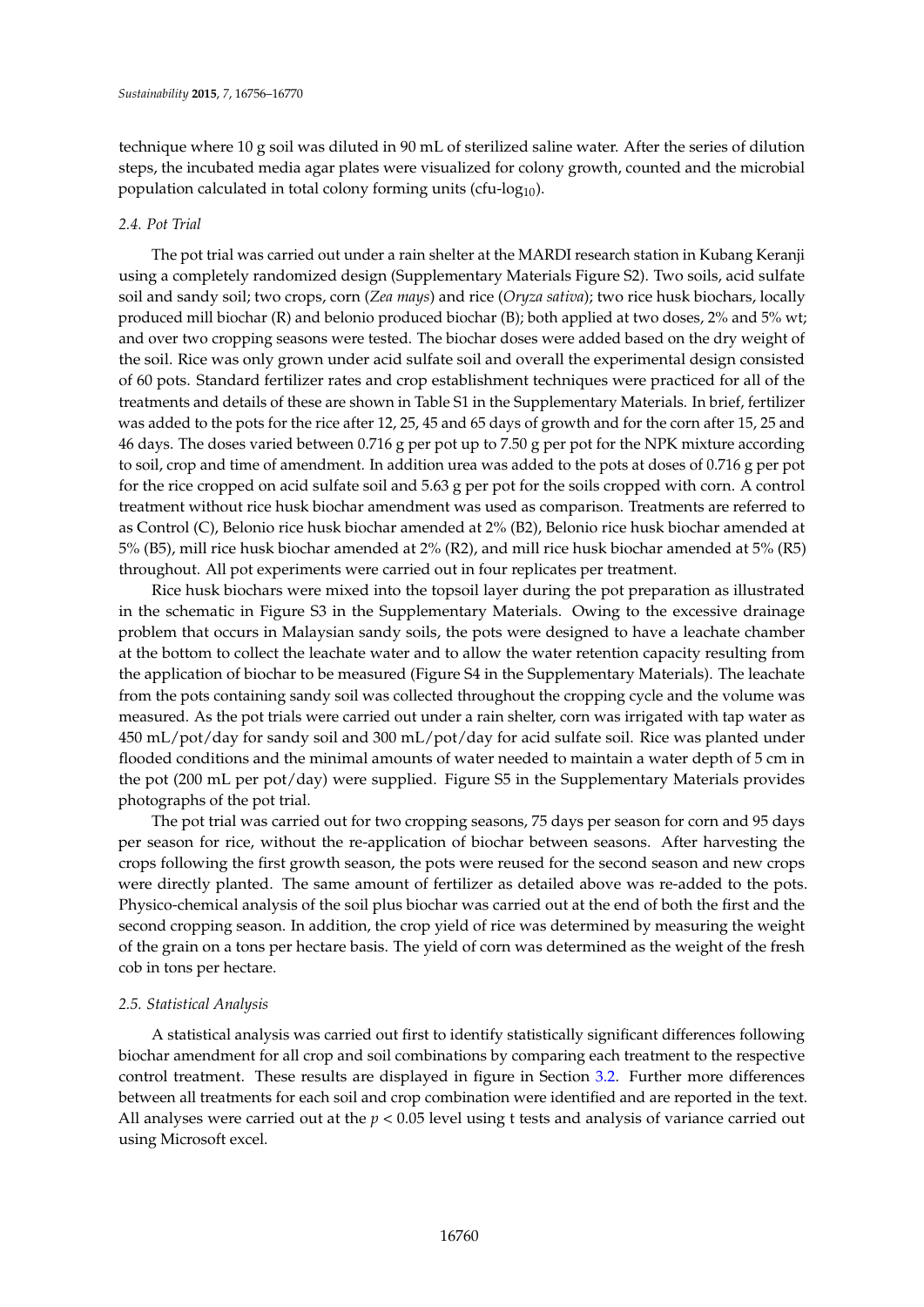## **3. Results and Discussion**

## *3.1. Biochar and Soil Physico-Chemical Properties*

#### 3.1.1. Rice Husk Biochar Properties  $\frac{3}{2}$

The physico-chemical characteristics of the rice husk biochars and soils are shown in Tables [1](#page-6-0) and [2](#page-6-1) respectively. The total carbon content of the Belonio Biochar (B) was much higher (49%) than that of the rice mill char  $(R; 16\%)$  showing that rice husk biochar produced via a controlled pyrolysis that if  $\alpha$ process underwent a more carbon efficient carbonization process than the gasification process that occurred in the rice processing mill. This fact is also confirmed by the much higher ash content of the B (35%) than  $\overline{B}$  (38%) biochar. This difference indicates that the set of the set of the set of the set of the se  $R(75%)$  than that of the B (38%) biochar. This difference indicates that there was a greater amount of oxidation reactions taking place in the cyclonic gasification unit at the rice processing mill (aimed at maximal energy generation with the biochar as a byproduct), compared to the oxidation reactions which is specifically designed to the oxidation reactions taking place for the Belonio pyrolysis unit (which is specifically designed to give maximum biochar biochar being slightly more and had put than 8, with R biochar being slightly more slightly more slightly more slightly mo yield). Both biochars were alkaline and had pH greater than 8, with R biochar being slightly more<br>all than B biochars were alkaline and had pH greater than 8, with R biochar being slightly more alkaline than B biochar (10.2 for R and 8.9 for B). Titration curves for biochar suspensions (Figure S6 in the Supplementary Materials) indicate that both biochars had the ability to neutralize acid. R biochar to B (2.5 mmol H+), at pH 6.2 as compared to B (2.5 mmol H+), and H+), and H+  $\alpha$  (2.5 mmol H+), and H+), and H+ (2.5 had a stronger buffering capacity  $(4.2 \text{ mmol H}^+)$  at pH 6.2 as compared to B  $(2.5 \text{ mmol H}^+)$ , likely as the result of the higher ash content of R. The biochars had low bulk densities of 0.13 for R and 0.12 for  $\overline{R}$ B and very low N contents of 0.25% for R and 0.76% for B. Water retention curves showed that plant  $\frac{1}{100}$  of R was greater (107 wt  $\frac{1}{100}$ ) (shown in Times) (shown in Times) (shown in Times) available water (PAW) of R was greater (107 wt %) than that of B (96 wt %) (shown in Figure [1\)](#page-5-0). Figure 1). The physico-chemical characteristics of the rice husk biochars and soils are shown in Tables 1 and 2, respectively. The total characteristics of the He Husk biochars and soms are shown in Tables I

<span id="page-5-0"></span>

**Figure 1.** pF curves, water retention capacity of the rice husk biochars. R = rice husk biochar from local mill, B = rice husk biochar from Belonio pyrolysis unit.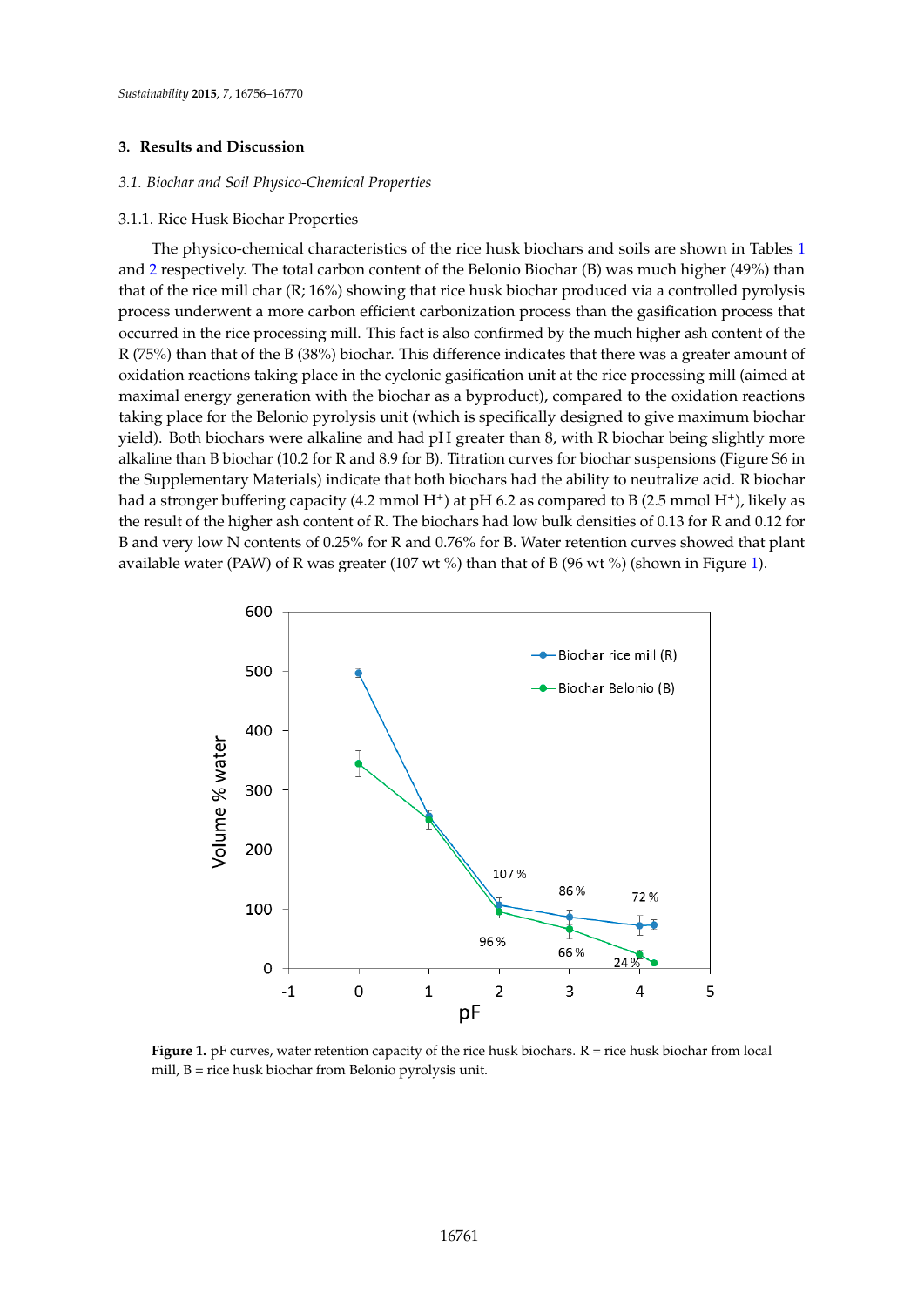**Table 1.** Biochar properties.

|                      |   | pH     | Total C<br>(%) | <b>Total N</b><br>(%) | <b>CEC</b><br>(cmol/kg Soil) | <b>Bulk Density</b><br>$(g/cm^3)$ | Ash $(\%)$ | Alkalinity<br>$(cmol + kg/Soil)$ | $Ca2+$<br>(mg/kg) | $Mg^{2+}$<br>(mg/kg) | $K^+$<br>(mg/kg) | $Na+$<br>(mg/kg) | $Al^{3+}$<br>(m/kg) | Ca/A1<br>Molar Ratio |
|----------------------|---|--------|----------------|-----------------------|------------------------------|-----------------------------------|------------|----------------------------------|-------------------|----------------------|------------------|------------------|---------------------|----------------------|
| Rice mill<br>biochar |   | R 10.2 | 16             | 0.25                  | 13.2                         | 0.13                              |            | 40                               | 45                | 980                  | 870              | 190              | < 0.1               | >100                 |
| Belonio Biochar      | B | 8.9    | 49             | 0.76                  | 10.1                         | 0.12                              | 38         | 35                               | 32                | 50                   | 90               | 100              | < 0.1               | >100                 |

**Table 2.** Soil properties at harvesting.

|                      |                                       |                                                                                                                                                           |                                                                                                                                                 |                                                                                                                  | Pot Trial Season 1                                                                                                         |                                                                                                                                                          | Pot trial Season 2                                                                                                                 |                                                                                                                                                                |                                                                                                                                                         |                                                                                                                                                              |                                                                                                                                              |                                                                                                                                               |                                                                                                                                     |                                                                                                                                                         |                                                                                                                                                           |
|----------------------|---------------------------------------|-----------------------------------------------------------------------------------------------------------------------------------------------------------|-------------------------------------------------------------------------------------------------------------------------------------------------|------------------------------------------------------------------------------------------------------------------|----------------------------------------------------------------------------------------------------------------------------|----------------------------------------------------------------------------------------------------------------------------------------------------------|------------------------------------------------------------------------------------------------------------------------------------|----------------------------------------------------------------------------------------------------------------------------------------------------------------|---------------------------------------------------------------------------------------------------------------------------------------------------------|--------------------------------------------------------------------------------------------------------------------------------------------------------------|----------------------------------------------------------------------------------------------------------------------------------------------|-----------------------------------------------------------------------------------------------------------------------------------------------|-------------------------------------------------------------------------------------------------------------------------------------|---------------------------------------------------------------------------------------------------------------------------------------------------------|-----------------------------------------------------------------------------------------------------------------------------------------------------------|
| Crop/Soil            | Trt                                   | pH                                                                                                                                                        | <b>CEC</b><br>$(cmol + kg/Soil)$                                                                                                                | <b>Total Soil</b><br>Leachate (L)                                                                                | Water at<br>Field<br>Capacity                                                                                              | Plant<br>Available<br>Water (PAW)                                                                                                                        | Ca/Al                                                                                                                              | Total<br><b>Microbial Count</b><br>(log Cfu $1 \times 10^5$ )                                                                                                  | pH                                                                                                                                                      | CEC (cmol +<br>kg/Soil)                                                                                                                                      | <b>Total Soil</b><br>Leachate (L)                                                                                                            | Water<br>at Field<br>Capacity                                                                                                                 | Plant<br>Available<br>Water (PAW)                                                                                                   | Ca/Al                                                                                                                                                   | Total<br><b>Microbial Count</b><br>(log Cfu1 $\times$ 10 <sup>5</sup> )                                                                                   |
| Corn/Acid<br>sulfate | B2<br><b>B5</b><br>R2<br>R5           | 5.1 $\pm$ 0.33 <sup>b</sup><br>5.2 $\pm$ 0.28 <sup>b</sup><br>$5.9 \pm 0.29$ <sup>a,b</sup><br>$5.5 \pm 0.30$ <sup>a</sup><br>$5.8 \pm 0.26$ <sup>a</sup> | $15.2 \pm 0.46$ b<br>$17.0 \pm 0.38$ <sup>a</sup><br>$16.5 \pm 0.46$ <sup>a</sup><br>$16.9 + 0.66$ <sup>a</sup><br>$15.7 \pm 1.03^{\mathrm{b}}$ |                                                                                                                  |                                                                                                                            |                                                                                                                                                          | $1.29 \pm 0.08$ b<br>$1.82 \pm 0.06$ b<br>3.55 $\pm$ 0.42 <sup>a</sup><br>$1.55 \pm 0.58$ b<br>$2.37 \pm 0.37$ <sup>a,b</sup>      | 4.41 $\pm$ 0.42 <sup>c</sup><br>$5.82 + 0.05$ <sup>a,b</sup><br>$6.30 \pm 0.43$ <sup>a</sup><br>5.51 $\pm$ 0.65 <sup>b</sup><br>5.84 $\pm$ 0.32 <sup>a,b</sup> | $5.3 \pm 0.29$ <sup>a</sup><br>$5.4 \pm 0.95$ <sup>a</sup><br>$5.5 \pm 0.46$ <sup>a</sup><br>$5.7 \pm 0.45$ <sup>a</sup><br>$5.9 \pm 0.39$ <sup>a</sup> | $17.9 \pm 0.96$ <sup>a</sup><br>$18.0 \pm 0.85$ <sup>a</sup><br>$18.2 \pm 0.94$ <sup>a</sup><br>$17.3 \pm 0.47$ <sup>a</sup><br>$17.7 \pm 0.66$ <sup>a</sup> |                                                                                                                                              |                                                                                                                                               |                                                                                                                                     | 2.4 $\pm$ 0.34 <sup>c</sup><br>$4.8 \pm 0.92$ b<br>$6.9 \pm 0.93$ <sup>a,b</sup><br>$4.5 \pm 0.48$ b<br>$6.3 \pm 0.30$ a,b                              | $5.1 \pm 0.37$ <sup>a</sup><br>$5.3 \pm 0.48$ <sup>a</sup><br>$4.9 \pm 1.42$ <sup>a,b</sup><br>$4.8 + 0.38$ <sup>a,b</sup><br>$5.2 \pm 0.35$ <sup>a</sup> |
| Corn/Sandy           | C<br>B <sub>2</sub><br>B5<br>R2<br>R5 | $4.9 \pm 0.84^{\mathrm{b}}$<br>$5.1 \pm 0.26$ b<br>$5.5 \pm 0.15$ <sup>a,b</sup><br>$6.0 \pm 0.22$ <sup>a</sup><br>$6.1 \pm 01.9^{\text{ a}}$             | 4.4 $\pm$ 0.16 <sup>c</sup><br>5.1 $\pm$ 0.27 <sup>b</sup><br>$6.6 \pm 0.44$ <sup>a</sup><br>$4.90 + 0.33^{b}$<br>$6.1 + 0.23$ <sup>a,b</sup>   | $1.28 \pm 0.11$ <sup>a</sup><br>$1.01 + 0.13^{b}$<br>$0.82 + 0.23$ b,c<br>$0.67 \pm 0.11$ c<br>$0.69 \pm 0.17$ C | $5.4 \pm 0.75$ c<br>$13.3 + 0.16^{b}$<br>$15.3 \pm 0.42$ <sup>a</sup><br>$13.3 + 0.53^{b}$<br>$15.6 \pm 0.39$ <sup>a</sup> | $4.3 \pm 0.45$ <sup>b</sup><br>$5.7 \pm 0.30$ <sup>a</sup><br>$6.2 \pm 0.25$ <sup>a</sup><br>$5.7 \pm 0.32$ <sup>a</sup><br>$6.55 \pm 0.20$ <sup>a</sup> | $12.7 \pm 0.54$ b<br>$18.0 + 0.53$ b<br>34.4 $\pm$ 4.75 <sup>a</sup><br>$11.7 + 0.94$ <sup>b</sup><br>$30.6 \pm 6.39$ <sup>a</sup> | 3.40 $\pm$ 0.59 <sup>b</sup><br>$6.21 \pm 0.27$ <sup>a</sup><br>$6.15 \pm 0.34$ <sup>a</sup><br>$5.52 \pm 0.27$ <sup>a,b</sup><br>$5.90 \pm 0.15$ <sup>a</sup> | $5.5 \pm 0.26$ <sup>a</sup><br>$5.8 \pm 0.31$ <sup>a</sup><br>$5.4 \pm 0.20$ <sup>a</sup><br>$5.6 \pm 0.26$ <sup>a</sup><br>$5.6 \pm 0.16$ <sup>a</sup> | $4.5 \pm 0.15$ b<br>$4.7 \pm 0.16$ <sup>a</sup><br>$5.2 \pm 0.27$ <sup>a</sup><br>$4.9 \pm 0.30$ <sup>a</sup><br>$4.9 \pm 0.43$ <sup>a</sup>                 | $1.2 \pm 0.62$ <sup>a</sup><br>$1.0 + 0.13$ <sup>a,b</sup><br>$0.9 \pm 0.19^{b}$<br>$1.0 + 0.15$ <sup>a,b</sup><br>$0.8 + 0.25^{\mathrm{b}}$ | 5.5 $\pm$ 0.28 <sup>c</sup><br>9.4 $\pm$ 0.47 <sup>b</sup><br>9.2 $\pm$ 0.20 <sup>b</sup><br>5.7 $\pm$ 0.61 °<br>$12.5 \pm 0.46$ <sup>a</sup> | $4.7 \pm 0.24$ b<br>$6.2 + 0.23$ <sup>a,b</sup><br>$8.2 \pm 0.30$ <sup>a</sup><br>$5.4 \pm 0.36^{b}$<br>7.0 $\pm$ 0.22 <sup>b</sup> | $10.7 \pm 0.72$ <sup>c</sup><br>$20.9 \pm 0.21$ b<br>$26.3 \pm 1.72$ a,b<br>$21.7 + 2.34$ <sup>b</sup><br>43.7 $\pm$ 1.12 <sup>a</sup>                  | $4.7 \pm 0.49$ b<br>$5.0 \pm 0.37$ <sup>a,b</sup><br>$4.8 \pm 0.15^{\mathrm{b}}$<br>$5.4 \pm 0.46$ <sup>a</sup><br>$5.6 \pm 0.11$ <sup>a</sup>            |
| Rice/Acid<br>sulfate | <b>B5</b><br>R2<br>R5                 | $4.6 \pm 0.35$ <sup>b</sup><br>$4.9 \pm 0.07^{\mathrm{b}}$<br>$5.2 \pm 0.20$ a,b<br>5.3 $\pm$ 0.40 <sup>a</sup><br>$5.5 \pm 0.30$ <sup>a</sup>            | $14.9 \pm 0.26$ C<br>$19.8 \pm 2.08$ <sup>a,b</sup><br>$23.7 \pm 2.71$ <sup>a</sup><br>$18.1 \pm 1.74$ a,b<br>$16.9 + 0.18^{b}$                 |                                                                                                                  |                                                                                                                            |                                                                                                                                                          | $2.28 \pm 0.21$ b<br>$2.60 \pm 0.31$ b<br>5.14 $\pm$ 0.6 <sup>a</sup><br>$1.15 \pm 0.80$ b<br>5.26 $\pm$ 0.79 <sup>a</sup>         | $3.92 \pm 0.42$ <sup>b</sup><br>$3.4 + 0.15^{b}$<br>$5.11 \pm 0.23$ <sup>a</sup><br>$4.53 \pm 0.21$ <sup>a,b</sup><br>5.87 $\pm$ 0.40 <sup>a</sup>             | $4.3 \pm 0.25$ <sup>a</sup><br>$4.5 \pm 0.11$ <sup>a</sup><br>$4.8 \pm 0.69$ <sup>a</sup><br>$4.5 \pm 0.09$ <sup>a</sup><br>$4.7 \pm 0.11$ <sup>a</sup> | $14.6 \pm 0.33$ b<br>$15.2 + 0.46$ <sup>a,b</sup><br>$15.2 \pm 0.22$ <sup>a,b</sup><br>$16.9 \pm 0.48$ <sup>a</sup><br>$17.0 \pm 0.28$ <sup>a</sup>          |                                                                                                                                              |                                                                                                                                               |                                                                                                                                     | 2.460.20 <sup>b</sup><br>$3.14 \pm 0.61$ <sup>a,b</sup><br>$4.17 \pm 0.19$ <sup>a</sup><br>$2.91 \pm 0.61$ <sup>b</sup><br>$4.65 \pm 0.37$ <sup>a</sup> | 4.70.42 <sup>b</sup><br>$5.6 \pm 0.48$ <sup>a</sup><br>$4.8 \pm 0.43^{b}$<br>5.4 $\pm$ 0.38 <sup>a</sup><br>$5.0 + 0.32$ <sup>a,b</sup>                   |

<span id="page-6-1"></span><span id="page-6-0"></span>Corn AS = Corn planted under acid sulfate soil, Corn S = corn planted under sandy soil, Rice AS = Rice planted under acid sulfate soil. Means within the same column in each crop set followed by same letters (a, b, c) are not significantly different at  $p < 0.05$ . \* Value was not measured.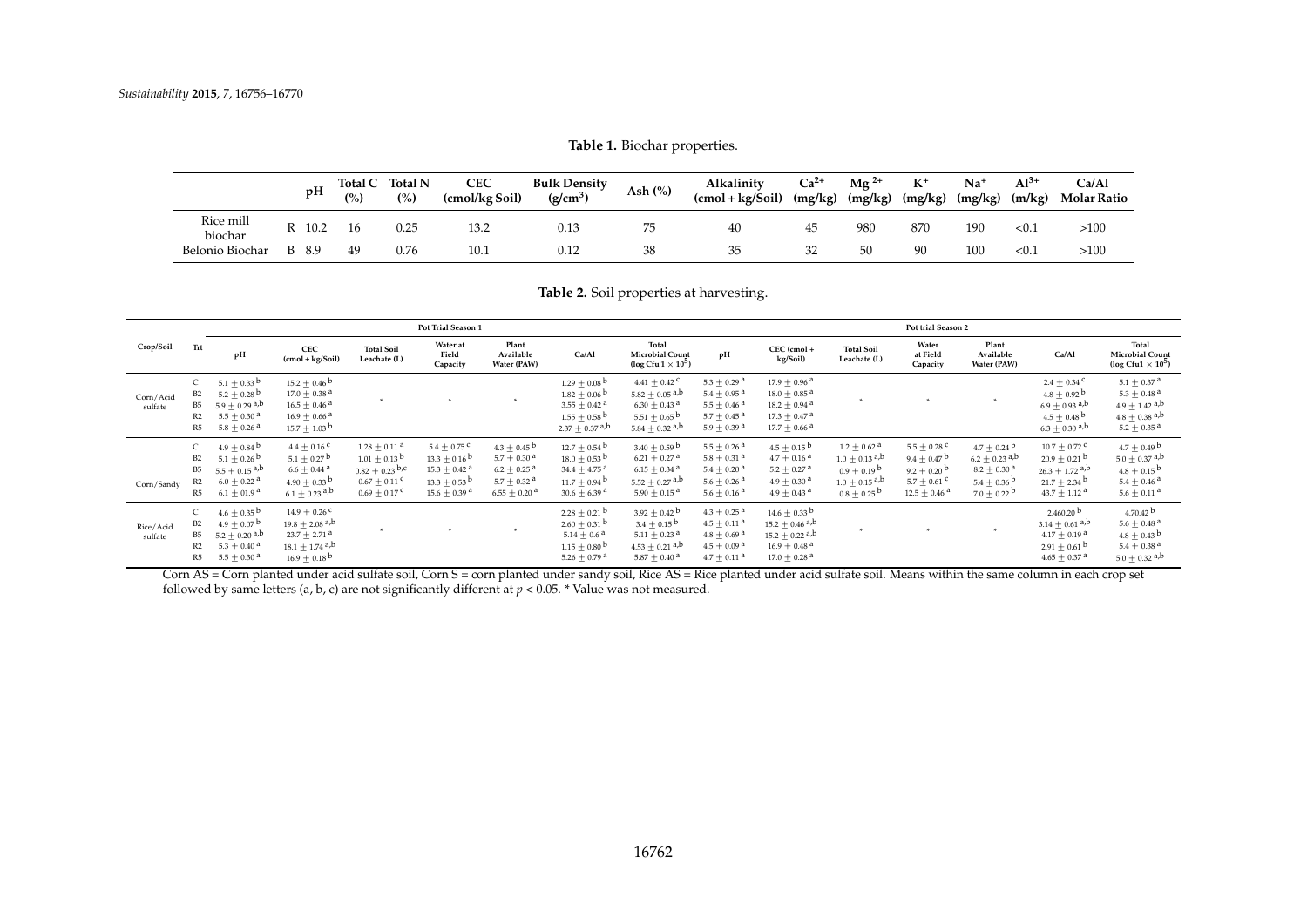## 3.1.2. Soil Properties 3.1.2. Soil Properties

Table 2 shows the properties of the soils without the amendment of biochar after the first and Tabl[e 2](#page-6-1) shows the properties of the soils without the amendment of biochar after the first and second harvest (labeled as control C for all treatments). Both the acid sulfate soil and the sandy soil second harvest (labeled as control C for all treatments). Both the acid sulfate soil and the sandy soil had low pH values (between 4.6 and 5.1). The C content and the CEC of the acid sulfate soil (5.5% had low pH values (between 4.6 and 5.1). The C content and the CEC of the acid sulfate soil (5.5% and 15 cmolc/kg, respectively) were higher than those of the sandy soil (1.8% and 4.4 cmolc/kg). and 15 cmolc/kg, respectively) were higher than those of the sandy soil (1.8% and 4.4 cmolc/kg). The The acid sulfate soil had significant amounts of available  $Al^{3+}$ , and its molar ratios of beneficial  $Ca^{2+}$  *vs.* deleterious  $Al^{3+}$  were between 0.9 and 1.7 with a small variation between crop type and season. For the sandy soil this ratio was much higher (>7), indicating that Al toxicity for this soil was not an agronomic problem. The amounts of exchangeable Na were relatively high (Table S2 in the agronomic problem. The amounts of exchangeable Na were relatively high (Table S2 in the Supplementary Materials), around 2.6 to 6 meq/kg, but these values showed no trend with varying Supplementary Materials), around 2.6 to 6 meq/kg, but these values showed no trend with varying biochar amendment, indicating that they were rather a result of irrigation and evapotranspiration than biochar amendment, indicating that they were rather a result of irrigation and evapotranspiration of biochar amendment. Evapotranspiration in the sandy soil was rather high, since almost 34 L of water were added in total whereas only around 1 L was recovered as soil leachate (Table 2). of water were added in total whereas only around 1 L was recovered as soil leachate (Ta[ble](#page-6-1) 2).

## <span id="page-7-0"></span>*3.2. The Effect of Rice Husk Biochar Amendment on the Yield of Corn and Rice 3.2. The Effect of Rice Husk Biochar Amendment on the Yield of Corn and Rice*

The crop yield is expressed in t/ha fresh weight (as shown in Table S3 in the Supplementary The crop yield is expressed in t/ha fresh weight (as shown in Table S3 in the Supplementary Materials) and was calculated from the yield expressed as g/pot. Results of crop yields for both crops Materials) and was calculated from the yield expressed as g/pot. Results of crop yields for both crops for all biochar amendments and for both cropping seasons are shown in Figure 2 as the relative change for all biochar amendments and for both cropping seasons are shown in F[igu](#page-8-0)re 2 as the relative in yield following biochar amendment as compared to the respective control treatment.



**Figure 2.** *Cont.*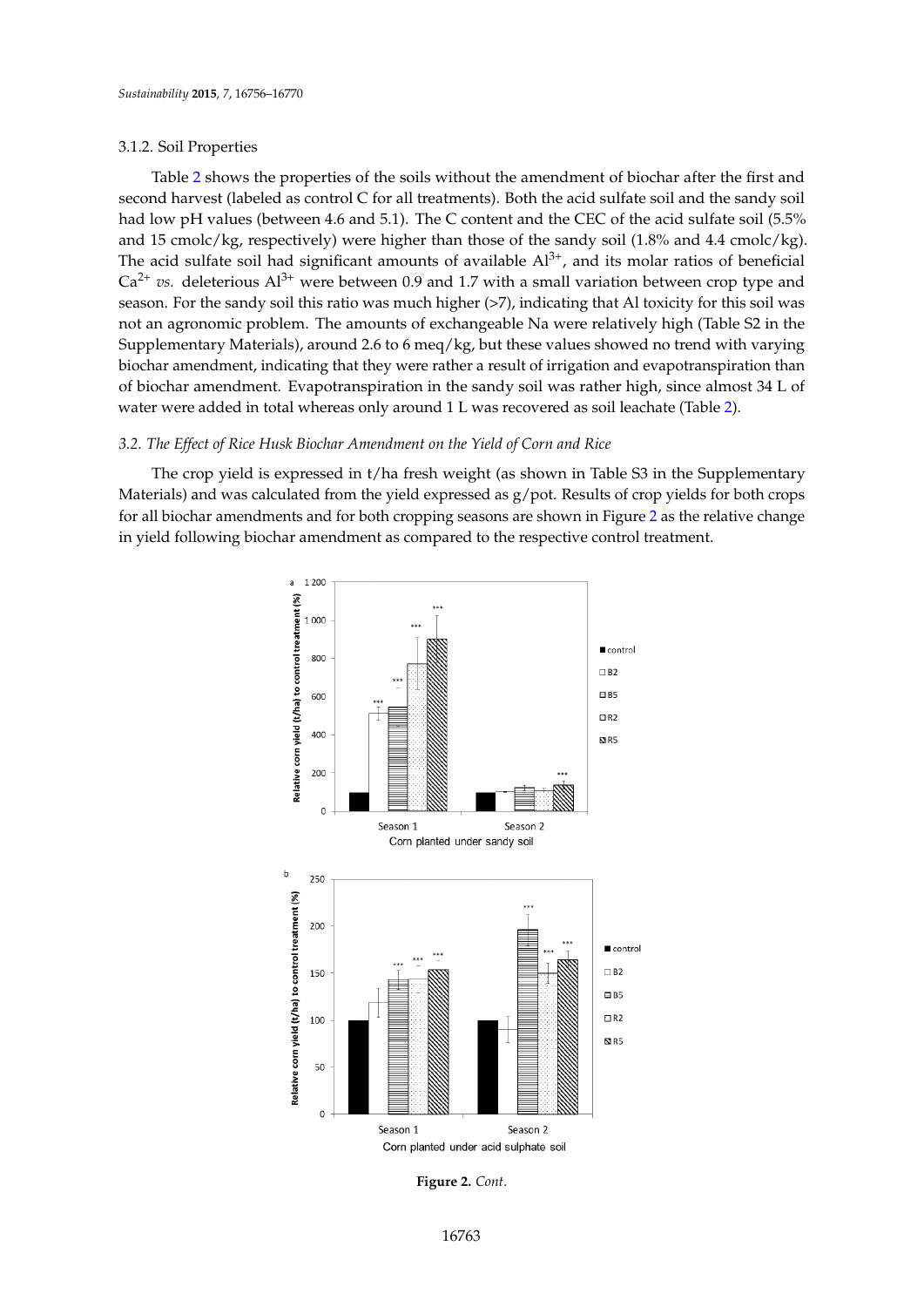<span id="page-8-0"></span>

**Figure 2.** Relative yield of corn planted under sandy soil (a); corn planted under acid sulfate soil (b);  $\frac{1}{2}$ and rice planted under acid sulfate soil (**c**) compared to the respective control treatment and plotted and rice planted under acid sulfate soil (**c**) compared to the respective control treatment and plotted as as percentage. The control treatments are set to 100% and differences relative to this are shown. percentage. The control treatments are set to 100% and differences relative to this are shown. Significant differences (0.05 level) compared to the respective control for each crop and soil combination and for each season are indicated with \*\*\*.

## 3.2.1. Sandy Soil Cropped with Corn 3.2.1. Sandy Soil Cropped with Corn

For the sandy soil cropped with corn, yields determined for the first cropping season were For the sandy soil cropped with corn, yields determined for the first cropping season were significantly increased following the amendment of rice husk biochar in the following order of significantly increased following the amendment of rice husk biochar in the following order of treatments;  $R5 = R2 > B5 = B2 >> C$ . The yield of corn (t/ha) in the presence of biochar was significantly higher than that of the control at both 2% and 5% dosages, with also statistically higher yields in the higher than that of the control at both 2% and 5% dosages, with also statistically higher yields in the presence of the R (rice mill) biochar compared to the B (Belonio) biochar (absolute yields are shown presence of the R (rice mill) biochar compared to the B (Belonio) biochar (absolute yields are shown in in Table S3 in the Supplementary Materials). For the second cropping season, a slightly different trend Table S3 in the Supplementary Materials). For the second cropping season, a slightly different trend was observed ( $R5 = B5 > R2 = B2 = C$ ). In the second cropping season, the yield of corn without biochar in the C treatment was higher than in season 1 (0.02 t/ha for cropping season 1 compared to 0.2 t/ha in the C treatment was higher than in season 1 (0.02 t/ha for cropping season 1 compared to 0.2 t/ha for cropping season 2), and thus relative increases following the amendment of biochar were smaller. for cropping season 2), and thus relative increases following the amendment of biochar were smaller. This could have been caused by better growing conditions in season two, however as none of the This could have been caused by better growing conditions in season two, however as none of the other treatments (different soil and crop) showed the same pattern, this can not be confirmed. Biochar is considered a stable amendment material, where half lives can be up to hundreds of years [\[23\]](#page-14-3) and thus a prolongs positive effect of amendment could be anticipated. These results for sandy soil cropped with corn can not confirm a prolonged effect of biochar amendment. However the other variables used in this study support a prolonged effect (see below).

There were differences in the response of corn to the different biochar doses and types, although There were differences in the response of corn to the different biochar doses and types, although they were not completely consistent over both cropping season. The effect of biochar dose in the they were not completely consistent over both cropping season. The effect of biochar dose in the second season was clearer than in the first, where a larger biochar dose resulted in a greater yield second season was clearer than in the first, where a larger biochar dose resulted in a greater yield (although not statically significant compared to the control for B5). However this was not the case for season one. Previous studies have reported a better effect of biochar amendment when a larger dose is applied. Cornelissen *et al*. [\[4\]](#page-13-3) showed that the addition of higher biochar rates of 4 t/ha gives higher yield of maize cropped under sandy soil compared to application rates of 0.8 t/ha. Whilst biochar amendment levels are lower than those used in this experiment, the tropical problematic these biochar amendment levels are lower than those used in this experiment, the tropical problematic sandy soil from Zambia used provides a warrant comparison to this study. Syuhada *et al.*, 2015 sandy soil from Zambia used provides a warrant comparison to this study. Syuhada *et al.*, 2015 reported with the addition of biochar under sandy spodosol, nutrient uptake by corn was increased reported with the addition of biochar under sandy spodosol, nutrient uptake by corn was increased significantly (personal communication). In this pot trial, there was a difference in effect based on significantly (personal communication). In this pot trial, there was a difference in effect based on biochar type where R biochar produced the most beneficial effects for corn cropped under sandy soil, especially in the first season. In sandy soils, agronomic limitations caused by excess Al and N deficiency are not expected, however a low organic matter content, a low CEC and drought stress deficiency are not expected, however a low organic matter content, a low CEC and drought stress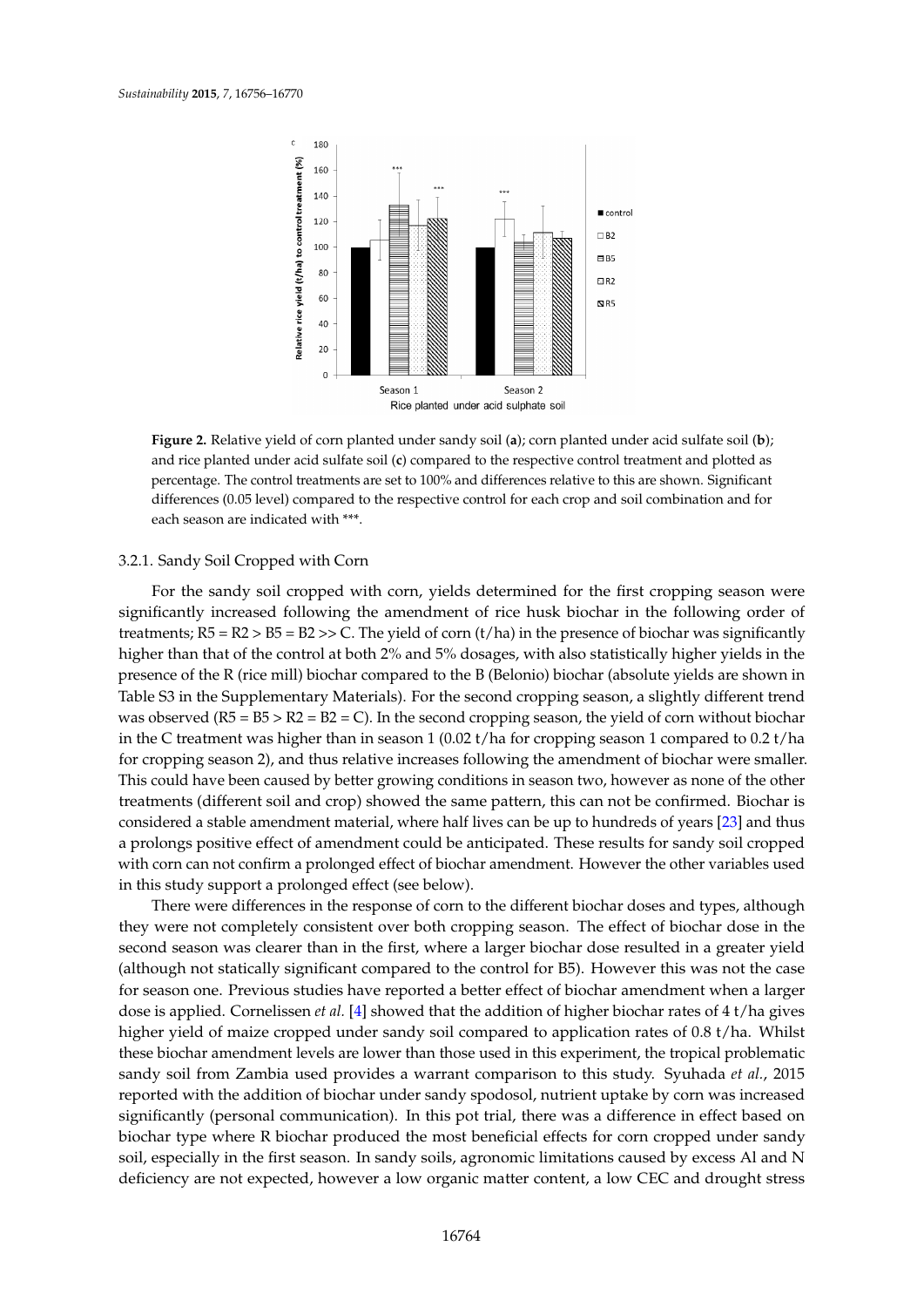due to high water drainage are common problems. The addition of both biochars to this sandy soil allowed some of these problems to be overcome (as further discussed below). The improvement in soil pH, exchangeable cations, microbial community, plant-available water and nutrient availability following amendment of biochar can be cited as the reasons for the increase in yield of corn cropped in the sandy soil. Previous studies have reported beneficial effects of the amendment of biochar to sandy soils. Krishnakumar *et al.* [\[24\]](#page-14-4) reported that positive impacts of biochar applications included; improved soil structure, retention of nutrients in soil, increased soil CEC, soil pH, nutrient use efficiency, water holding capacity, presence of beneficial microbes and a reduced greenhouse gas emission. Petter *et al.* [\[25\]](#page-14-5) reported improvements in soil fertility of a sandy loam soil following biochar amendment, with the largest effects felt on the soil surface layer and in the first year after biochar was incorporated into the soil.

## 3.2.2. Acid Sulfate Soil Cropped with Corn and Rice

The amendment of rice husk biochar to the acid sulfate soil also significantly increased the yield of corn and rice as compared to the unamended control for several treatments. For corn the effect of biochar amendment increased in the following order of treatments for cropping season one;  $R5 > R2 = B5 > B2 = C$ , and for cropping season two;  $B5 > R2 = R5 > B2 = C R5$ . In this instance it seems that there is a positive relationship between crop yield and biochar dose. Following amendment of rice husk biochar to acid sulfate soil cropped with rice, the effect of biochar amendment increased in the following order of treatments; for season one,  $B5 = R5 > B2 = R2 = C$ , and for season two the large standard deviations meant that the effect of biochar amendment was no longer statistically significantly different to the unamended control (apart from B2) and thus;  $B2 > R2 = B5 = R5 = C$ . However, the yield was the greatest for the lower doses of biochar amendment. The reversal of the trend with time could in part be explained by a more efficient extraction of nutrients by the rice grown in the pots with the higher dose in the first season leading to a slightly nutrient deficient soil for the second season and hence a reduction in growth for the higher dose. Overall there were modest but sometimes statistically significant increases in yield for the rice cropped on acid sulfate soil, when compared to the control treatment. The yield increases for the acid sulfate soil are probably a consequence of acidity alleviation, expressed by the significant increases in Ca/Al ratios, especially for the 5% biochar amendments (Table [1,](#page-6-0) see next section). For both crops and acid sulfate soil, the positive overall effect of biochar amendment is felt in both cropping seasons. This result implies that the agricultural benefits of adding biochar (acid alleviation, water retention, see below for more discussion) are sustained with time for this soil. This result is corroborated by Zhang *et al.*, 2012 who reported a positive effect of biochar amendment on soil quality and rice yield over two cycles of rice cropping for an Anthrasol from China [\[26\]](#page-14-6).

### *3.3. The Effect of the Amendment of Rice Husk Biochar on Soil Physical, Chemical and Biological Properties*

The changes in physico-chemical properties following the amendment of rice husk biochar at 2% and 5% dose of the acid sulfate and sandy soil are shown in Table [2](#page-6-1) and Figure [3](#page-10-0) (pF curves).

### 3.3.1. Soil pH

The sandy soil cropped with corn in season 1 showed a significant increase in soil pH from the initial pH of 4.9 for all of the rice husk biochar treatments; the increase was stronger for R biochar (6.0–6.1) than for B biochar (5.1–5.5). This pH effect might in part explain the corn yields that are greater for R5 and R2 than for B5 and B2 in season one. However, exchangeable toxic  $Al^{3+}$  in the sandy soil was low and Ca/Al ratios high (>7; Table [2\)](#page-6-1), so pH is not likely to be the primary factor explaining positive yield effects of biochar in the sandy soil.

For the acid sulfate soil cropped with corn the pH was increased the most following 5% amendment of both biochars (from 5.1 in the control to 5.9 for B5 and 5.8 for R5). For the acid sulfate soil cropped with rice the greatest pH increase was observed following the amendment of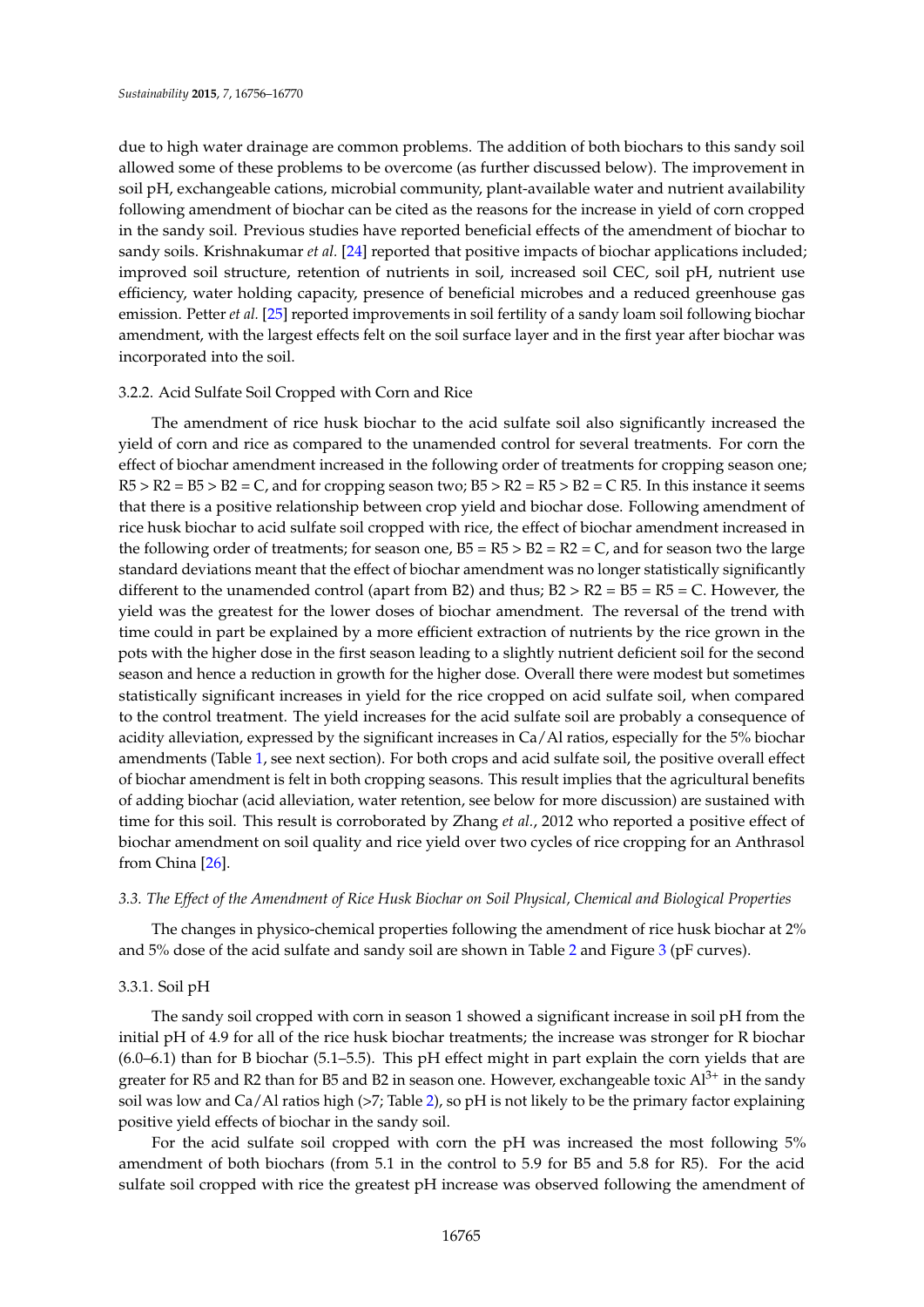R5 in cropping season one and B5 in cropping season two. The pH decreased from season one to two, suggesting that the biochar was not able to provide the same acid neutralizing capacity (see Figure S6 in the Supplementary Materials) over time, despite the slightly better effect on rice yield in season 2. Other authors have reported increases in pH following the amendment of biochar to acidic soils. Alling et al. [27] r[epo](#page-14-7)rted such increases for acidic soils from Indonesia where in general a higher pH and higher Ca/Al ratios resulted from a larger biochar dose. and higher Ca/Al ratios resulted from a larger biochar dose.

<span id="page-10-0"></span>

**Figure 3.** Water retention curves of sandy soil planted with corn. Plant available water is between  $pF$  2 (field capacity) and  $pF$  4.2 (wilting point). Error bars represent standard deviations of triplicate measurements.

Acid sulfate soils are particularly vulnerable to Al toxicity as they are characterized by high Acid sulfate soils are particularly vulnerable to Al toxicity as they are characterized by high concentrations of  $Al^{3+}$ , Fe<sup>3+</sup>, and H<sup>+</sup> at soil pH < 5, high P fixation, low organic matter content and generally low microorganisms activity  $[28]$ . High  $Al^{3+}$  concentrations can impair crop growth, and limit root growth. The degree of  $Al^{3+}$  toxicity depends on the dissolved  $Al^{3+}$  concentration which is in turn related to the soil pH [\[27\]](#page-14-7). When biochar is added to acid sulfate soils basic compounds that are turn related to the soil pH [27]. When biochar is added to acid sulfate soils basic compounds that are able to reduce soluble  $Al^{3+}$  are also added. Table S2 in the Supplementary Materials shows that there were significantly lower absolute concentrations of soil exchangeable  $Al^{3+}$  for the biochar-amended soils compared to the control ones, for both crops and cropping seasons. The molar Ca/Al ratio is often used as an indication of the plant toxicity level in acid soil. The Ca/Al ratio for the unamended often used as an indication of the plant toxicity level in acid soil. The Ca/Al ratio for the unamended acid sulfate soil was low, between 0.9 and 1.7 (cropping season one and two, Ta[ble](#page-6-1) 2). Importantly, acid sulfate soil was low, between 0.9 and 1.7 (cropping season one and two, Table 2). Importantly, for both seasons and both biochars, the 5% amendments showed significant increases in Ca/Al ratios of the acid sulfate soils. For corn cropped under acid sulfate soil the molar Ca/Al ratio was highest for B5 (2.4) after cropping season one and this value increased after cropping season two to 4.7. For the rice cropped under acid sulfate soil the greatest increase was felt for R5 treatment (3.5 after cropping season one and 3.1 after cropping season two). This is an indication that the main mechanism of biochar effectiveness in acid sulfate soils is aluminum root stress alleviation.

In addition to exchangeable base cations, the addition of the ash fraction of biochar to the soil is In addition to exchangeable base cations, the addition of the ash fraction of biochar to the soil is also a reason why the pH was increased following amendment. A dissolution of alkaline carbonate, also a reason why the pH was increased following amendment. A dissolution of alkaline carbonate, silicates, oxides and hydroxide minerals present mainly in the ash fraction of the biochar could have silicates, oxides and hydroxide minerals present mainly in the ash fraction of the biochar could have occurred in the pot experiment. The R biochar had a higher ash content of 75% compared to B occurred in the pot experiment. The R biochar had a higher ash content of 75% compared to B explaining the larger increase in pH for the R than the B biochar. Ash is one component of biochar explaining the larger increase in pH for the R than the B biochar. Ash is one component of biochar that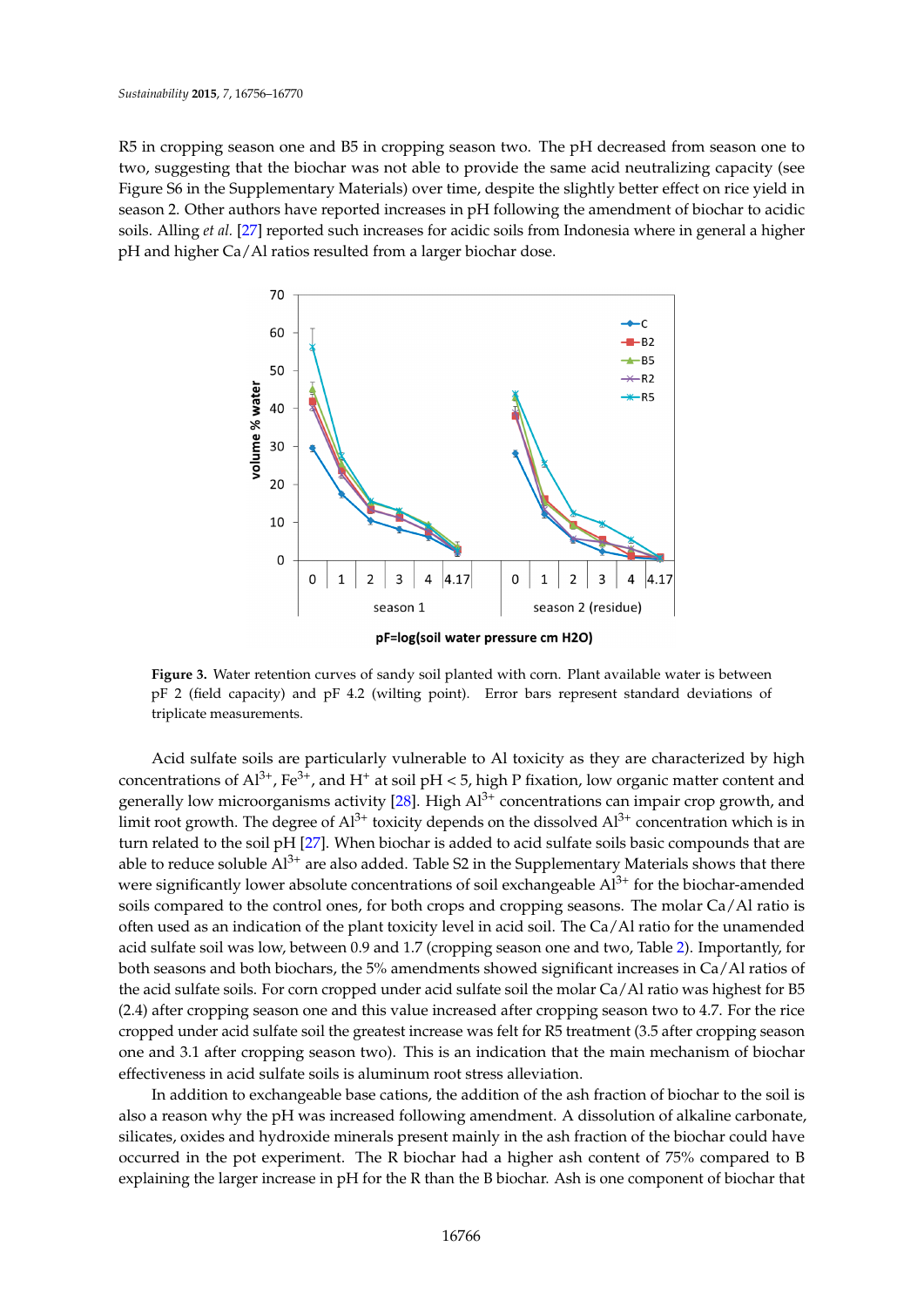is lost over time and has been cited as being important in explaining short-term impacts of biochar on crop growth [\[29\]](#page-14-9). These experiments only lasted for two seasons and this could not be tested extensively. However, based on the different ash contents, it the Belonio (B) biochar was expected to demonstrate the most positive long lasting effects since it contained the lower amount of soluble ash. This was indeed true for the highest B dose.

## 3.3.2. Soil CEC and Exchangeable Bases

Soil pH influences soil CEC and nutrient availability [\[4\]](#page-13-3). Increase in soil pH can increase the soil's ability to adsorb cations depending on the charge of soil's cation exchange complex [\[30\]](#page-14-10). In this study the changes in CEC caused by the amendment of rice husk biochars were significant for both biochars, both crops and both cropping seasons (largest increase was just under 8 cmol/kg for the rice cropped under acid sulfate soil in cropping season one for treatment B5, Table [2\)](#page-6-1). In sandy soils, low CEC is one of the major agricultural problems that leads to continuously high application of fertilizers in order to meet crop requirements. Small but significant increases in CEC may have contributed to the increases in crop yield.

Table S2 in the Supplementary Materials shows the changes in exchangeable bases following biochar amendment. Potassium (K<sup>+</sup>), magnesium (Mg<sup>2+</sup>) and calcium (Ca<sup>2+</sup>) concentrations were observed to increase following the amendment of rice husk biochars to both soils cropped with both crops and for both cropping seasons, with effects being most prominent for the 5% amendment. Laird *et al.* [\[31\]](#page-14-11) reported that the addition of biochar to weathered soils (fine loamy, typic hapludolls) can increase exchangeable potassium via both the addition of potassium that is contained in the ash fraction of the biochar, and by binding potassium and thus reducing losses through leaching. Martinsen *et al.* [\[32\]](#page-14-12) observed significantly higher K contents in both the soil solution and maize plant tissue after the amendment of biochar, corresponding to the amounts of K added via the biochar (68 kg/ha) amendment rather than via the addition of fertilizer (28 kg/ha). Masulili 2010, [\[33\]](#page-14-13) reported that the addition of 10 t/ha rice husk biochar to acid sulfate soil cropped with rice increases exchangeable calcium significantly compared to a control. Cornelissen *et al.* [\[4\]](#page-13-3) also observed significant increases in Ca/Al ratios upon biochar amendment to weathered tropical soils.

## 3.3.3. Plant-Available Water

The water holding capacity of sandy soils is often a major problem that can result in a decrease in crop productivity as excessive drainage of sandy soils can lead to inefficient water and nutrient uptake by crops. In this study, plant available water (PAW) was therefore only measured for the sandy soil and results are shown in Figure [3.](#page-10-0) PAW significantly increased following the amendment of both rice husk biochars compared to the control unamended soil and was largest for the 5% amendment (from 4.3 weight percent water in the C to 6.6% for R5 and 6.2% for B5 for season one and from 4.7% in the C to 7.0% for R5 and 8.8% for B5 for season two). It is interesting to note that the PAW was higher in cropping season two (although not as high as for cropping season one) for the biochar treatments than the control, even though the biochar was not reapplied. The decrease in effectiveness could be due to a migration of the rice husk biochar from the subsoil layer and further down in to the soil profile, however this was not explicitly monitored. The increase in PAW for all treatments was corroborated by a decrease in leachate collected from the amended pots compared to the control (1.28 L for C, 0.69 L for R5, 0.82 L for B5, 0.69 L for R2 and 1.01 for B2 for cropping season one).

These results suggest that the increase in PAW caused by the amendment of biochar is one of the explanatory factors for the observed increase in corn yield cropped on the sandy soil. Such a finding is supported by previous studies, amongst others Carvalho *et al.* [\[34\]](#page-14-14) who reported an increase in PAW in the upper soil layer following biochar amendment and related this observation to an increase in the overall porosity of the soil matrix caused by the biochar amendment. Cornelissen *et al.* [\[4\]](#page-13-3) and Martinsen *et al.* [\[32\]](#page-14-12) reported similar findings where the addition of 5% biochar significantly increased the PAW of three sandy soil in West Zambia, from 9% to 15% in the most sandy soil.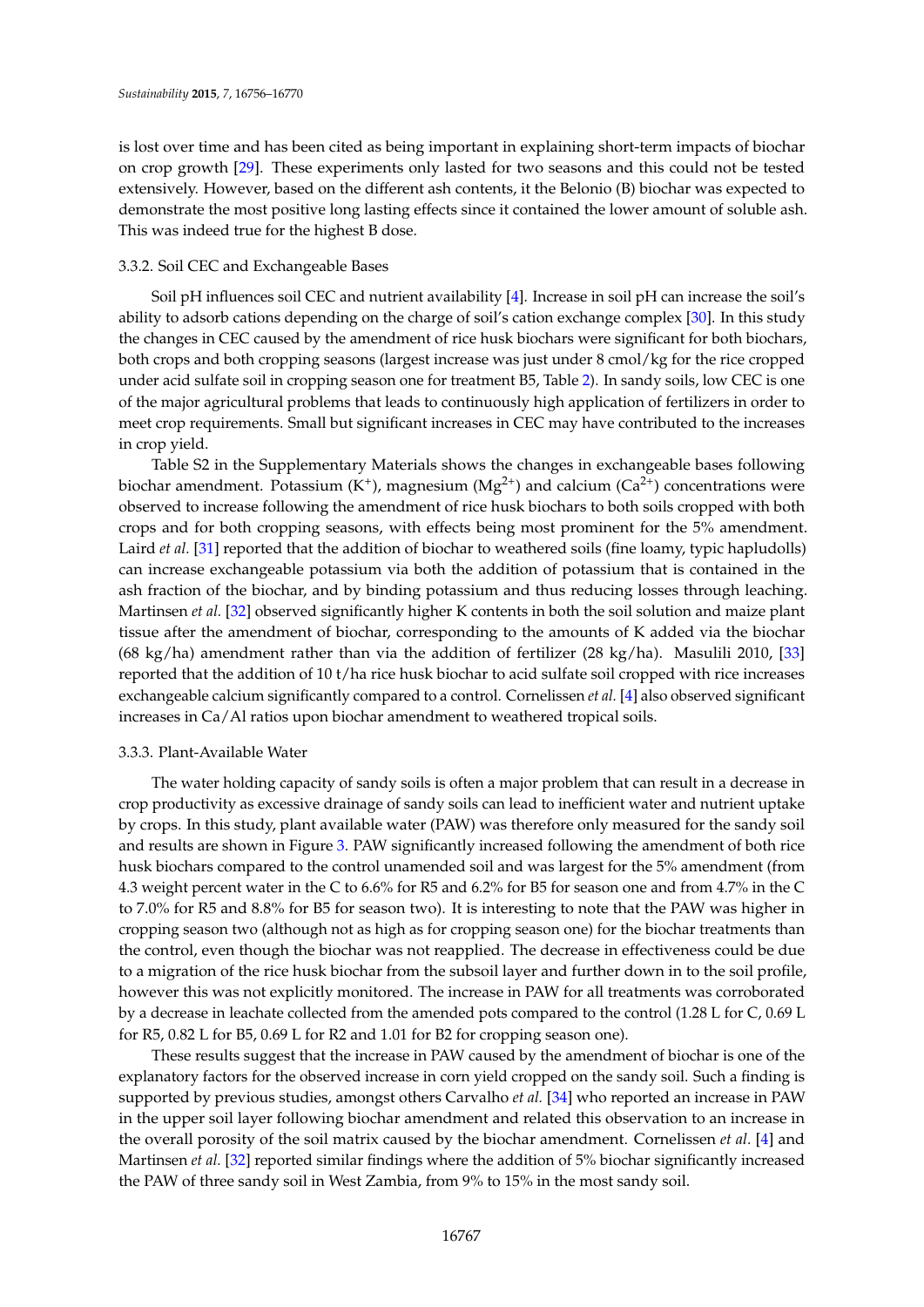## 3.3.4. Soil Microbial Population

The soil microbial population is an important indicator of soil health and biochar can exert a positive or negative effect on this parameter [\[28\]](#page-14-8). The sandy nature of the spodosol used in this study, combined with its very low organic matter and carbon content may not provide a conducive environment for native microbial communities. Following the amendment of rice husk biochar to the sandy soil, a significantly larger microbial population (total count) was observed in the order;  $B2 = R5 = B2 = R2 > C$  for cropping season one, the differences disappearing in season two (Table [2\)](#page-6-1). Similar trend of significantly higher microbial counts upon biochar amendment in season one but not in season two were observed for the acid sulfate soil cropped with both rice and corn. The positive effect of rice husk biochar amendment to sandy and acid sulfate soils in this study may indicate that the positive chemical and physical effects created by the biochar amendment (mainly acidity alleviation, nutrient contents and plant available water) affect the biology of the system offering a habitat for the microorganisms. However, since the effect on the microbial population diminished with time, the sustained positive physico-chemical effects may not be mirrored by the biological effects. Additional analysis is needed to investigate this and provide direct evidence that the rice husk biochar provides a habitat for the microbes.

## **4. Conclusions**

The amendment of rice husk biochar to sandy and acid sulfate soils from Malaysia was found to improve soil physico-chemical properties and increase the yield of corn and rice. The rice husk biochar produced via a gasification process in a local rice mill possessed physico-chemical properties that were able to neutralize the acidic nature of the soils and contribute positively to the retention of water for the sandy soil. The rice husk biochar produced from a specially developed upscaled Belonio pyrolysis unit was also able to neutralize acidity but additionally reduced exchangeable  $Al^{3+}$ . Beneficial effects of biochar amendment were in some cases felt over two cropping seasons, however not for each individual combination of variables tested in this study. Our initial results warrant further investigation of the use of biochar in a Malaysian setting. If biochar re-application is not needed after the first amendment clear benefits for farmers both with regards to cost and time would be felt. This case study shows that in the Kelantan region of Malaysia, biochar which is now considered as a waste, could be applied at local fields for the cultivation of rice under acid sulfate soils to improve yields, re-use a waste material and ultimately gain financially. Before wide scale implementation, the concentration of PAHs and PTE should be quantified in the biochar. Within this study the performance of rice husk biochar as a soil amendment in combination with the application of standard fertilizer rates was investigated. Further studies on the use of rice husk biochar fortified with nutrients from organic materials such as in Kammann *et al.* [\[35\]](#page-14-15) and the additional aspect of variable fertilizer rates will provide more alternatives for the utilization of rice husk biochar for improved crop production in Malaysia.

**Supplementary Materials:** The following are available online at www.mdpi.com/2071-1050/7/12/15842/s1, Figure S1: Schematic diagram of cyclonic furnace in rice processing mill BERNAS Peringat, Kelantan., Figure S2: Complete randomized design for pot trials, Figure S3: Schematic of pot set up, Figure S4: Leachate chamber designed at inner bottom of pot, Figure S5: Photographs of pot trials. (a) sandy soil and corn; (b) acid sulphate soil and corn; (c) acid sulphate soil and rice, Figure S6: Acid neutralizing capacity of the two rice husk biochars, Table S1: Standard fertilizer types and rates used for acid sulphate and sandy soil for corn and rice, Table S2: Soil exchangeable bases at harvest, Table S3: Yields of corn cropped under acid sulphate and sandy soil, and rice cropped under acid sulphate soil (t/ha) including the standard deviation of 4 measurements.

**Acknowledgments:** The Norwegian Research Council is gratefully acknowledged for funding the study through project 203901 in the program NorGlobal Environment-Energy-Climate, as well as project 217918, in the program FriPro.

**Author Contributions:** Theeba Manickam, Gerard Cornelissen and Sarah Hale conceived and designed the experiments; Theeba Manickam performed the experiments and data analysis; Illani Zuraihah Ibrahim analyzed the data; Robert Bachmann provided the biochar produced in the upscaled Belonio; Theeba Manickam and Sarah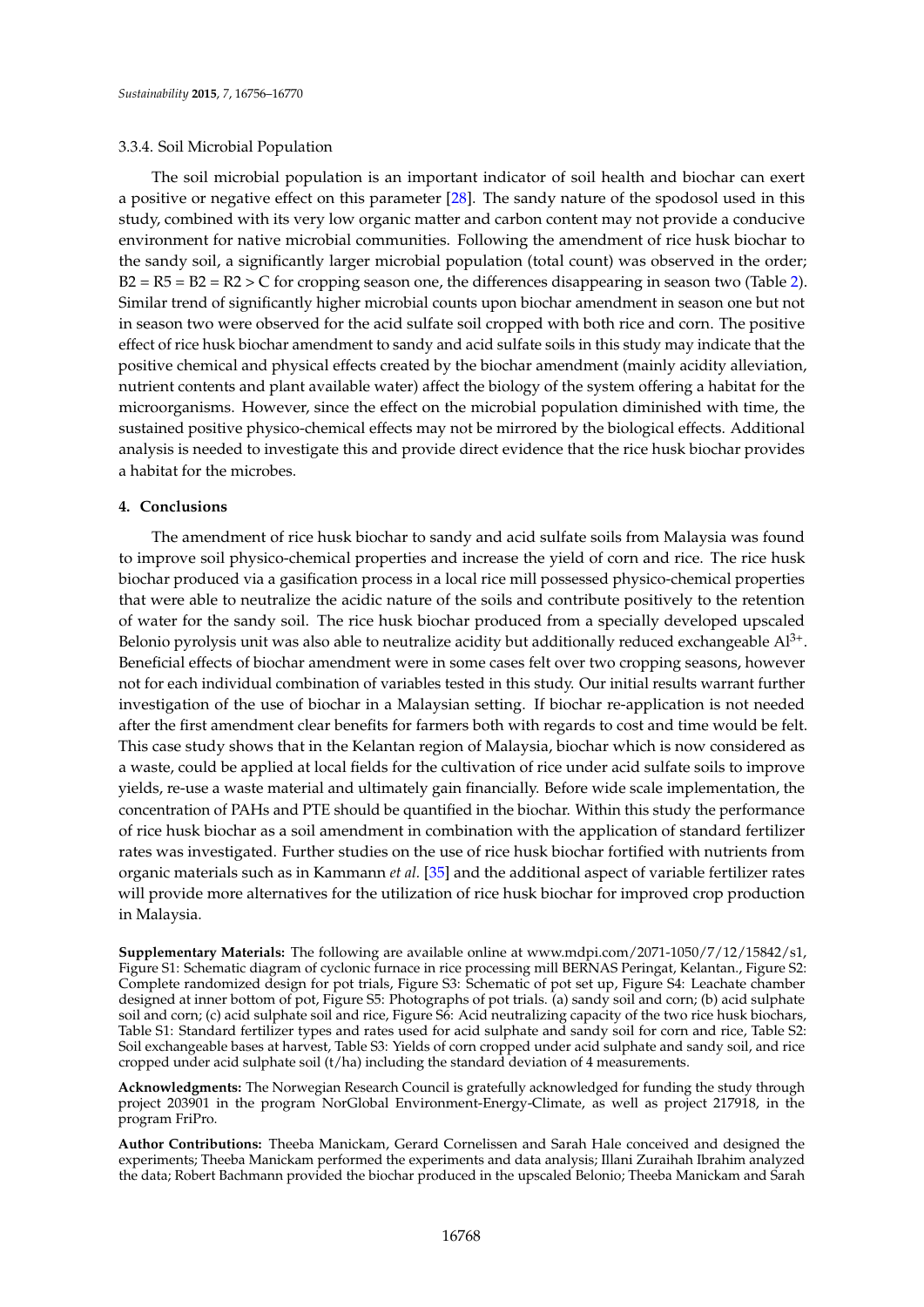Hale predominately wrote the paper with input from Jan Mulder and Gerard Cornelissen; and Gerard Cornelissen and Sarah E. Hale secured the funding.

**Conflicts of Interest:** The authors declare no conflict of interest.

## **References**

- <span id="page-13-0"></span>1. Lehmann, J.; Joseph, S. *Biochar for Environmental Management. Science Technology and Implementation*, 2nd ed.; Routledge Taylor and Francis Group: London, UK, 2015.
- <span id="page-13-1"></span>2. Manickam, T.; Bachmann, R.T.; Illain, Z.I.; Zulkefli, M.; Husni, M.H.; Samsuri, A.W. Characterization of local mill rice husk charcoal and its effect on compost properties. *Malays. J. Soil Sci.* **2012**, *16*, 89–102.
- <span id="page-13-2"></span>3. Liang, B.; Lehmann, J.; Solomon, D.; Kinyangi, J.; Grossman, J.; O'Neill, B.; Skjemstad, J.O.; Thies, J.; Luizao, F.J.; Petersen, J.; *et al*. Black carbon increases cation exchange capacity in soils. *Soil Sci. Soc. Am. J.* **2006**, *70*, 1719–1730. [\[CrossRef\]](http://dx.doi.org/10.2136/sssaj2005.0383)
- <span id="page-13-3"></span>4. Cornelissen, G.; Martinsen, V.; Shitumbanuma, V.; Alling, V.; Breedveld, G.D.; Rutherford, D.; Sparrevik, M.; Hale, S.E.; Obia, A.; Mulder, J. Biochar effect on maize yield and soil characteristics in five conservation farming sites in zambia. *Agron. J.* **2013**, *3*, 256–274. [\[CrossRef\]](http://dx.doi.org/10.3390/agronomy3020256)
- <span id="page-13-4"></span>5. Jeffery, S.; Verheijen, F.G.A.; van der Velde, M.; Bastos, A.C. A quantitative review of the effects of biochar application to soils on crop productivity using meta-analysis. *Agric. Ecosyst. Environ.* **2011**, *144*, 175–187. [\[CrossRef\]](http://dx.doi.org/10.1016/j.agee.2011.08.015)
- <span id="page-13-5"></span>6. Liu, X.; Zhang, A.; Ji, C.; Joseph, S.; Bian, R.; Li, L.; Pan, G.; Paz-Ferreiro, J. Biochar's effect on crop productivity and the dependence on experimental conditions-a meta-analysis of literature data. *Plant Soil* **2013**, *373*, 583–594. [\[CrossRef\]](http://dx.doi.org/10.1007/s11104-013-1806-x)
- <span id="page-13-6"></span>7. Nieuwolt, S. *Climate and Agricultural Planning in Peninsular Malaysia (Special Report)*; Malaysian Agricultural Research & Development Institute: Selangor, Malaysia, 1982; p. 139.
- <span id="page-13-7"></span>8. Enio, M.S.K.; Shamshuddin, J.; Fauziah, C.I.; Husni, M.H.A. Pyritization of the coastal sediments in the kelantan plains in the malay peninsula during the holocene. *Am. J. Agric. Biol. Sci.* **2011**, *6*, 393–402. [\[CrossRef\]](http://dx.doi.org/10.3844/ajabssp.2011.393.402)
- <span id="page-13-8"></span>9. Jusop, S. *Acid Sulfate Soils. Occurrence, Properties and Utilisation for Rice Production*; Akademi Sains Malaysia: Kuala Lumpur, Malaysia, 2012.
- <span id="page-13-9"></span>10. Shamshuddin, J.; Muhrizal, S.; Fauziah, I.; van Ranst, E. A laboratory study of pyrite oxidation in acid sulfate soils. *Commun. Soil Sci. Plant Anal.* **2004**, *35*, 117–129. [\[CrossRef\]](http://dx.doi.org/10.1081/CSS-120027638)
- <span id="page-13-10"></span>11. Panhwar, Q.A.; Naher, U.A.; Radziah, O.; Shamshuddin, J.; Razi, I.M. Bio-fertilizer, ground magnesium limestone and basalt applications may improve chemical properties of malaysian acid sulfate soils and rice growth. *Pedosphere* **2014**, *24*, 827–835. [\[CrossRef\]](http://dx.doi.org/10.1016/S1002-0160(14)60070-9)
- <span id="page-13-11"></span>12. Shamshuddin, J.; Fauziah, C.I.; Arifin, A.; Rosenami, A.B. Effects of biochar application on the nutrients uptake of corn grown on sandy spodsols. Personal communication, 2015.
- <span id="page-13-12"></span>13. Hale, S.E.; Lehmann, J.; Rutherford, D.; Zimmerman, A.R.; Bachmann, R.T.; Shitumbanuma, V.; O'Toole, A.; Sundqvist, K.L.; Arp, H.P.H.; Cornelissen, G. Quantifying the total and bioavailable polycyclic aromatic hydrocarbons and dioxins in biochars. *Environ. Sci. Technol.* **2012**, *46*, 2830–2838. [\[CrossRef\]](http://dx.doi.org/10.1021/es203984k) [\[PubMed\]](http://www.ncbi.nlm.nih.gov/pubmed/22321025)
- <span id="page-13-13"></span>14. Carter, S.; Shackley, S.; Sohi, S.; Suy, T.B.; Haefele, S.M. The impact of biochar application on soil properties and plant growth of pot grown lettuce (Lactuca sativa) and cabbage (Brassica chinensis). *Agron. J.* **2013**, *3*, 404–418. [\[CrossRef\]](http://dx.doi.org/10.3390/agronomy3020404)
- <span id="page-13-14"></span>15. Shackley, S.; Carter, S.; Knowles, T.; Middelink, E.; Haefele, S.M.; Sohi, S.; Cross, A.; Haszeldine, S. Sustainable gasification–biochar systems? A case-study of rice-husk gasification in cambodia, part I: Context, chemical properties, environmental and health and safety issues. *Energy Policy* **2012**, *42*, 49–58. [\[CrossRef\]](http://dx.doi.org/10.1016/j.enpol.2011.11.026)
- <span id="page-13-15"></span>16. Igarashi, T. *Soil Improvement Effect of FMP & CRH in Indonesia*; JICA Pamphlet; JICA: Tokoy, Japan, 1996; p. 30.
- <span id="page-13-16"></span>17. Oka, H.; Rungrattanakasin, W. Improvement of sandy soil in the northeast by using carbonized rice husks. *ICA Tech. Rep.* **1993**, *13*, 40–42.
- <span id="page-13-17"></span>18. Jaafar, N.M.; Clode, P.L.; Abbott, L.K. Soil microbial responses to biochars varying in particle size, surface and pore properties. *Pedosphere* **2015**, *25*, 770–780. [\[CrossRef\]](http://dx.doi.org/10.1016/S1002-0160(15)30058-8)
- <span id="page-13-18"></span>19. Kameyama, K.; Miyamoto, T.; Shinogi, Y. Increases in available water content of soils by applying bagasse-charcoals. In Proceedings of the 19th World Congress of Soil Science, Soil Solutions for a Changing World, Brisbane, Australia, 1–6 August 2010.